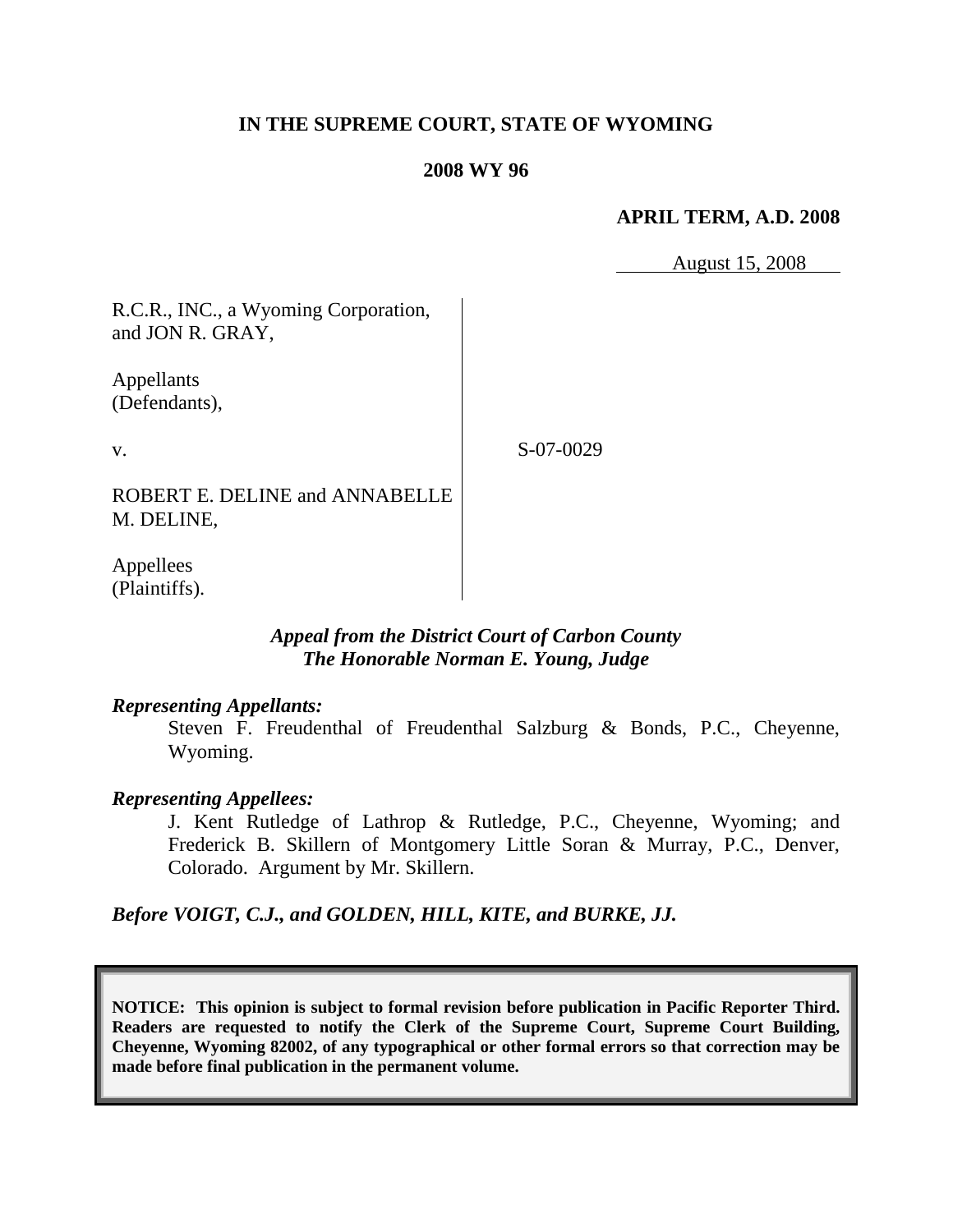#### **HILL,** Justice.

[¶1] Appellants, R.C.R., Inc., and Jon R. Gray (hereafter Gray), assert that the district court erred: (1) In finding that the Appellees, Robert and Annabelle Deline (Delines), were not violating the terms of a 1979 easement they had across Gray's lands; (2) in concluding that an Affidavit Affecting Title filed by Gray in the Carbon County Clerk's Office was void and had no affect on the Delines' property interests; and (3) in enjoining Gray from posting signs along the disputed easement to the effect that the Delines' use of the easement was very limited, as well as enjoining Gray from frustrating the Delines' use of the easement by the locking of easement gates. We will affirm.

#### **ISSUES**

[¶2] Gray states these issues:

A. Whether principles against splitting causes of action, of judicial estoppel, of collateral estoppel and of res judicata, as applied to the facts contained in the pleadings, evidence, findings, conclusions and rulings in the easement litigation and the private road litigation[,] bar the Delines' claims?

B. Whether the district court erroneously applied *Lozier v. Blattland Investments, LLC*, 2004 WY 132, 100 P.3d 380 (Wyo. 2004), without regard to the factual differences in that the Delines do not own the Rainbow Canyon Fishing Club property and no common source of title for the lands at issue, or the applicable rules against splitting causes of action, of judicial estoppel, of collateral estoppel and of res judicata?

C. Whether controlling legal principles prohibit the unilateral expansion of the size of the dominant estate to be served by the 1979 Hill easement? [Emphasis in original.]

The Delines did not do a formal statement of the issues, but we glean this from the summary of their arguments:

> A. The claims of the [Delines] are not barred by res judicata or collateral estoppel because no issue of interpretation of the 1979 easement was raised until after RCR I and RCR II were litigated.

> B. The trial court properly interpreted the 1979 easement to give effect to the intent of the parties according to the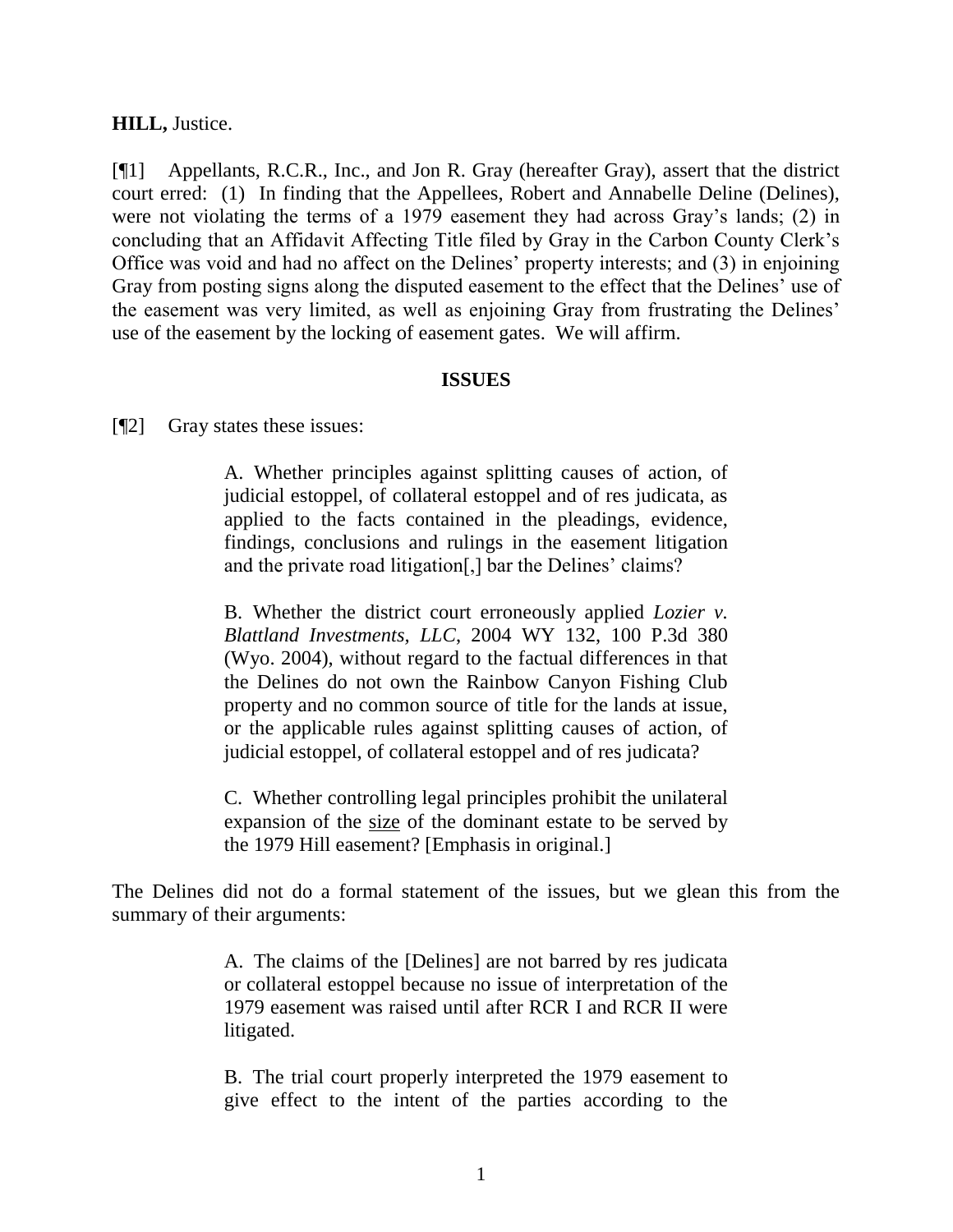principles of easement interpretation found in *Lozier v. Blattland Investments*.

C. The Delines and their predecessors in title have not used the Hill easement to serve other "non-dominant" properties, but rather have only enjoyed their right as owners of Lot 5 to use the lands of Rainbow Canyon, Inc., for recreational purposes.

1. The Delines have not added to the dominant estate because they do not own the adjacent parcels that are allegedly being added.

2. RCR's interpretation of the 1979 easement is overly formalistic because the Delines own an independent private road easement over the RCR property to access Lot 3.

3. RCR's interpretation of the 1979 easement increases the burden on the servient estate and the Delines' interpretation decreases the burden.

4. Gray and RCR should be estopped from arguing the dominant estate has been expanded because of their knowledge that Hill was using the estate to fish in the Encampment River.

5. The trial court's ruling best gives effect to the intent of the parties concerning the reasonable use of the dominant estate.

In his reply brief, Gray perceives the Delines to have raised these additional issues:

A. Despite the trial court in the easement litigation having rejected any access rights for the fishing club or its members based on prescriptive use for failure to overcome the presumption of permissive use, Hill's prior ownership of Rainbow Canyon stock conferred access rights on the Delines upon purchase of the Hill lot to the Delines' riverside lot, the 118-acre fishing club and the 40% addition to the Hill lot.

B. [The Delines'] suggested application of *Lozier v. Blattland Investments, LLC*, 100 P.3d 380 (Wyo. 2204) will require each and every owner of a servient estate to litigate each easement to determine what properties constitute the dominant estate.

## **FACTS AND PROCEEDINGS**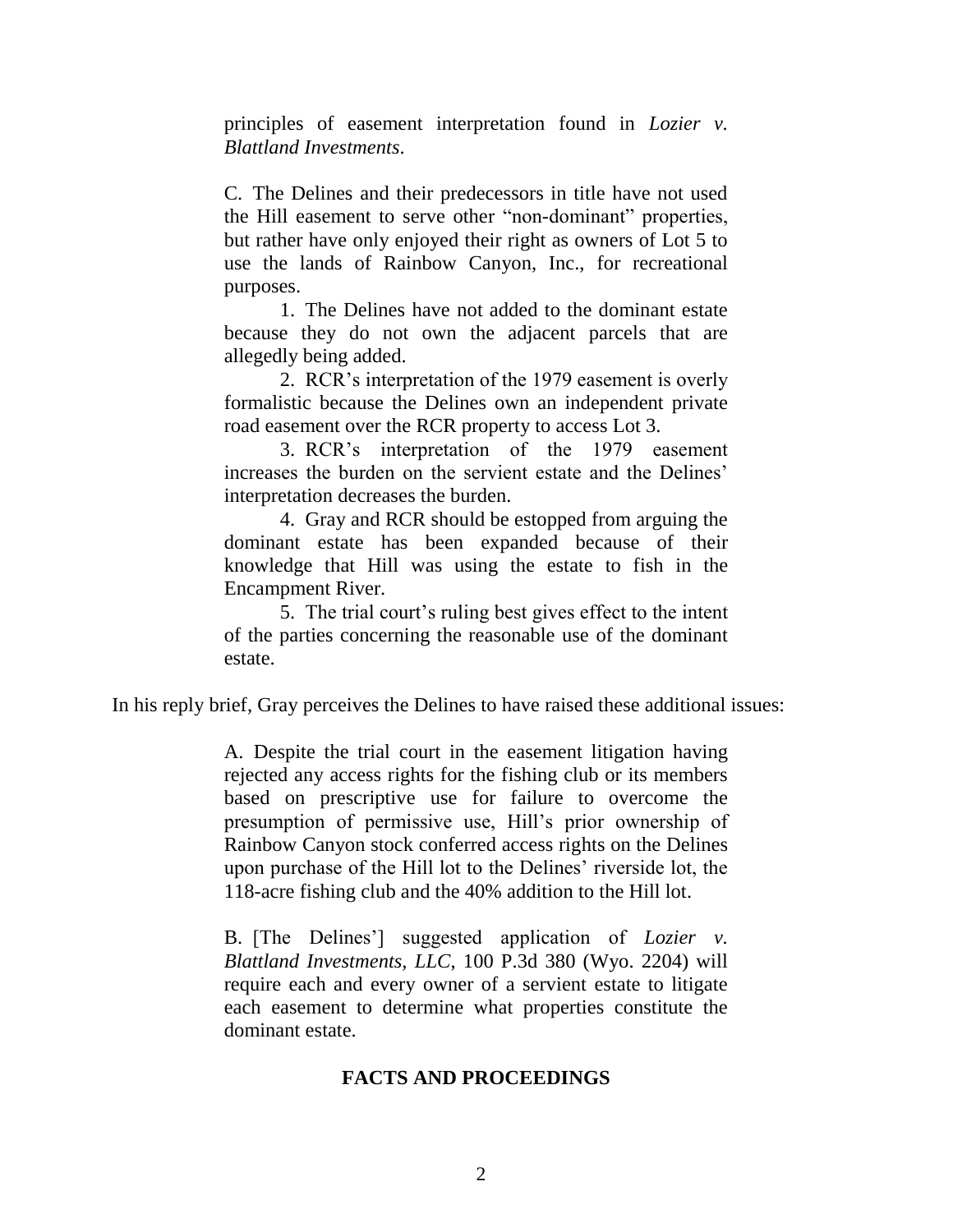[¶3] This case has become quite complicated because of its long history, because of the many parties involved in it and the historical roles played by those parties' predecessors in interest and successors in interest, and because of the two prior trips it has had to this Court in order to settle other aspects of this bitterly disputed case (not to mention other pending cases and issues). At the outset, it is useful to know that Rainbow Valley, Inc., is a Fishing Club and the Delines are members of that Club. The Club is a corporation and each member of the Club held stock in it. However, the Fishing Club itself has not been a party in most of this litigation. In addition to the Delines, there were three other members when the Club was founded. However, as is revealed more fully below, one of those members (Mr. Hill) lost his interest in the Club in an unrelated legal proceeding. That interest was acquired by Gray, albeit indirectly. See *Hill v. Value Recovery Group, L.P.*, 964 P.2d 1256 (Wyo. 1998) (James C. Hill, who figures prominently in this case, is the "Hill" in that case, and Gray was a principal in Value Recovery Group, L.P.).

[¶4] In the case *R.C.R., Inc. v. Rainbow Canyon, Inc.*, 978 P.2d 581, 584-86 (Wyo. 1999) (hereafter *RCR I*), we decided this much about the correlative rights of the parties before us in this appeal:

> In 1959, Rainbow Canyon, Inc. (Rainbow Canyon) purchased land adjacent to the Encampment River in Carbon County, Wyoming. Rainbow Canyon was incorporated by George B. Kelley, Stephen G. Burg, Edwin F. Deline, and Walter W. Deline as a fishing club, and each held one share in the corporation. Each shareholder also received a one-half acre lot on the Rainbow Canyon property. The individual plaintiffs in this case are the successors in interest to the original Rainbow Canyon shareholders. (FN1).

> The property was originally accessed by a Bureau of Land Management (BLM) road, which required fording the Encampment River from the west to the east side of the river. In 1960, Walter Deline asked Kermit Platt, who owned land adjoining the Rainbow Canyon property to the south, about purchasing a parcel of his land on the east side of the river so the property could be accessed from the county road. Mr. Platt did not wish to sell; however, he agreed to an access road across his land and suggested a contractor to blade a road through the sagebrush. No other individual directly sought permission to cross Mr. Platt's property at that time, but each of the original owners, and their successors in interest, used the road.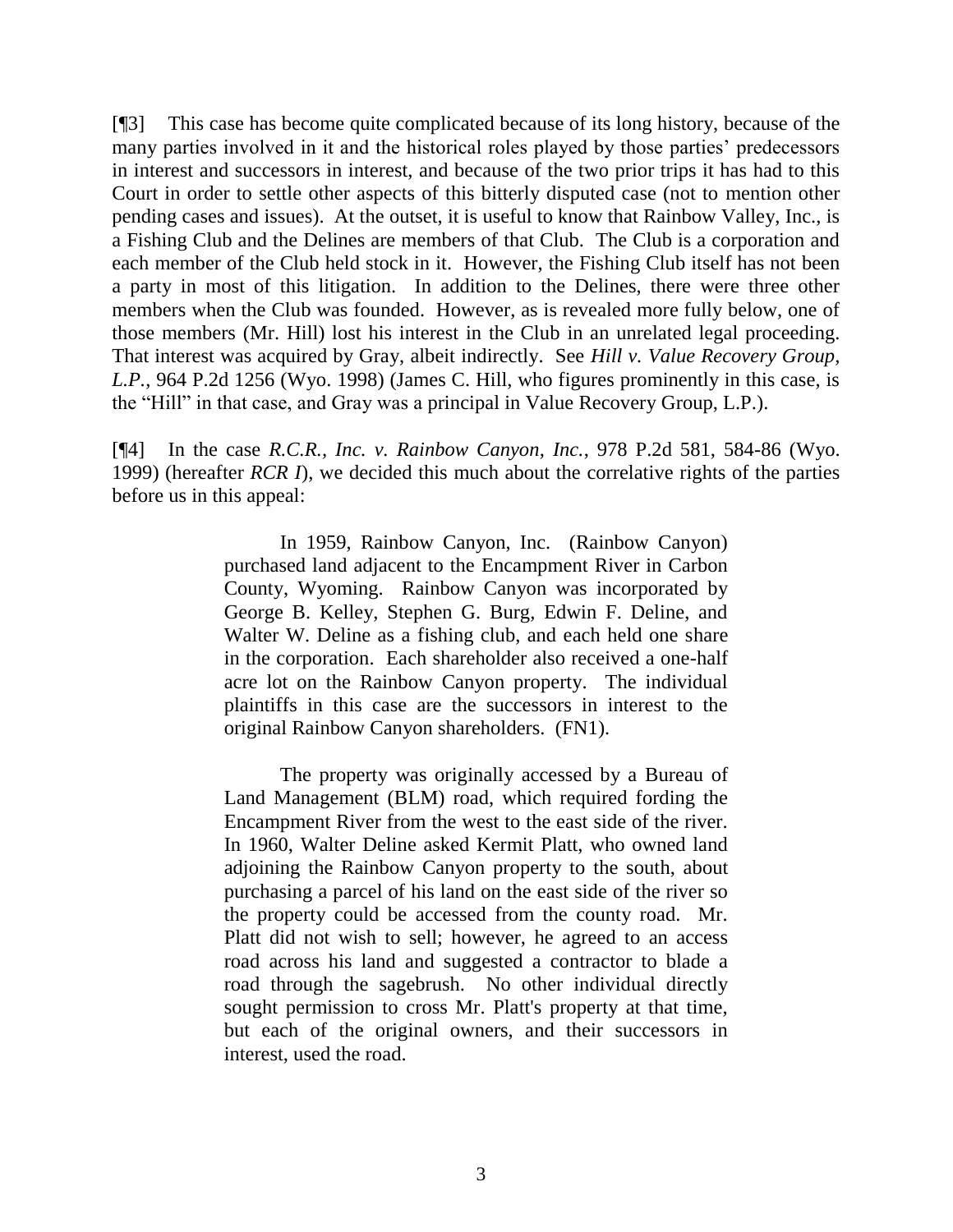In 1969, the Hills [James C. Hill and his wife] purchased an interest in Rainbow Canyon. Around 1976, they decided to build a home. The bank, which financed a portion of the Hills' construction costs, required a valid, recorded access easement to the Hills' property. On February 20, 1979, in a document entitled "Easements," Mr. and Mrs. Platt granted the Hills an easement for ingress and egress from the county road to the Hills' property across the Platts' property. The document was properly executed and recorded.

The document provides, in pertinent part:

FOR AND IN CONSIDERATION OF THE SUM OF Ten Dollars (\$10.00) and other good and valuable consideration, the receipt of which is hereby acknowledged, Kermit C. Platt and Barbara P. Platt, husband and wife, hereinafter called the Grantor (whether one or more), hereby grants unto James C. Hill and Sandra L. Hill, husband and wife, P.O. Box 6, Encampment, Wyoming, their heirs and assigns, hereinafter called Grantee (whether one or more), \* \* \*

\* \* \* a perpetual right of way and easement to maintain, inspect, operate and travel upon an access road from the existing county road to the Grantees' tract of land situate in the SE 1/4SE 1/4 of Section 9, Township 15 North, Range 83 West of the 6th P. M., over, across and upon the lands owned by the Grantor in the E 1/2 of Section 16, Township 15 North, Range 83 West of the 6th P. M., together with the right of ingress and egress to and from said land for any and all purposes necessary and incident to the exercise by the Grantee of the rights granted by this easement and right of way.

Grantor shall have the right to use and enjoy the above described premises and the Grantee shall not interfere with the Grantors' use and occupancy of said land and shall not build, create or permit any obstructions or excavations or ditches which would interfere with the safety or grazing of livestock; provided, however, Grantor shall not exercise such use and enjoyment in a manner that will impair or interfere with the exercise by Grantee of any of the rights herein granted.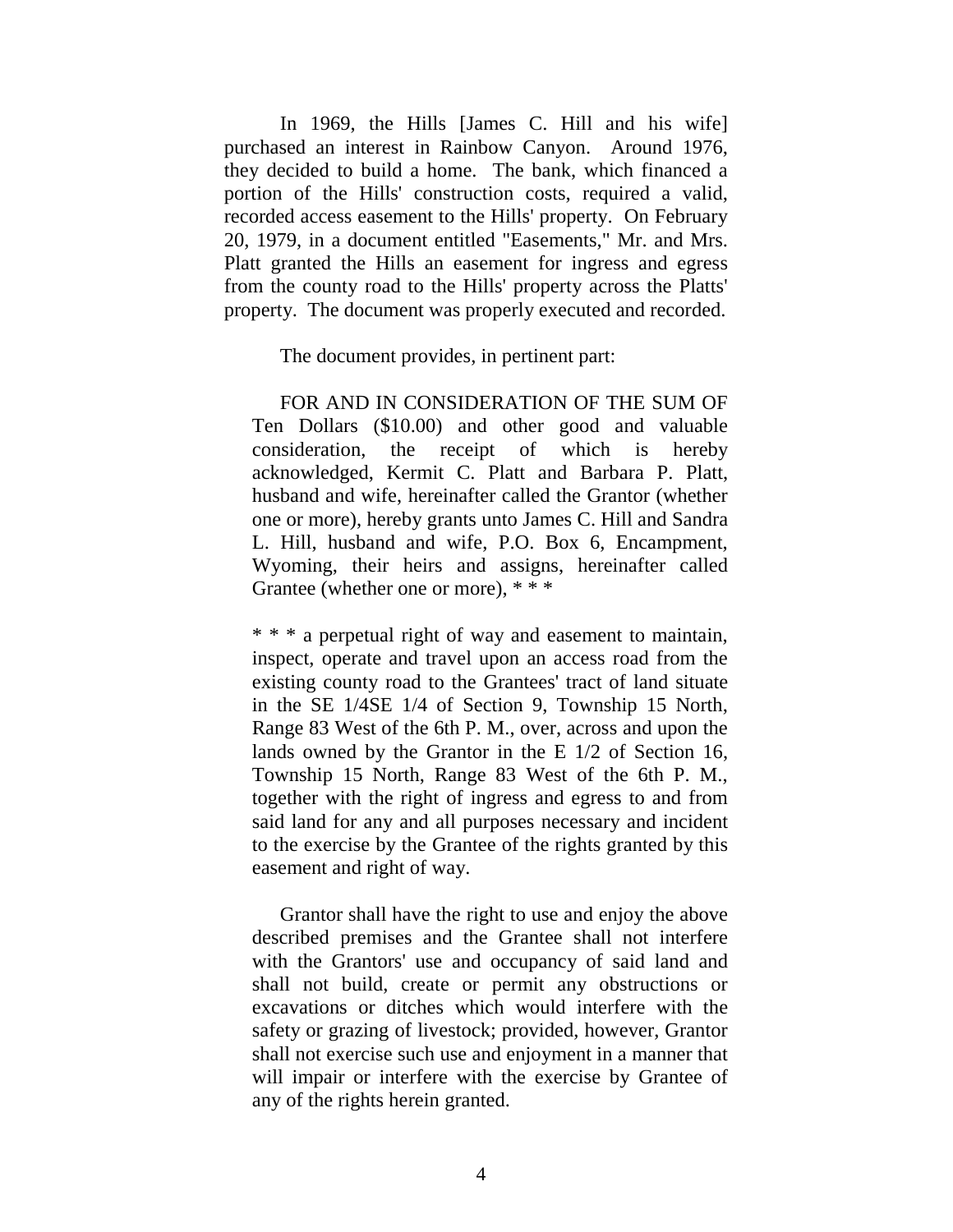The terms, conditions and provisions of this agreement shall be binding upon and inure to the benefit of the parties hereto, their heirs, executors, administrators, successors, assigns and legal representatives. All rights herein granted may be released or assigned in whole or in part.

In 1990, Jon R. and Martha K. Gray purchased the northern 90 acres of the Platt's property, and, in 1992, they acquired the remaining 230 acres of the parcel. The warranty deeds included language indicating that the deeds were subject to all easements, reservations, restrictions, and rightsof-way of record or apparent on the grounds. The recorded Hill easement was thus excepted from the deeds, and the title insurance policy also excepted the Hill easement. Title to the entire parcel was eventually transferred to R.C.R., Inc., a corporation owned by the Grays. R.C.R., Inc. subsequently sold the southern 230 acres to Alex J. Horst.

In 1993, Mr. Gray wrote the Rainbow Canyon shareholders a letter, proposing to give them a written easement for either: 1) a conveyance of some Rainbow Canyon land to him and cross-fishing rights, or 2) an equal share of ownership in Rainbow Canyon, Inc. and certain amendments to its bylaws. On June 11, 1994, R.C.R., Inc. and Mr. Horst granted Rainbow Canyon an easement across a portion of the Gray and Horst lands. That easement did not follow the route of the existing access road and, by its own terms, has now expired. In the fall of 1994, Mr. Gray sent the shareholders an invoice for trespassing fees in the amount of \$4,800 for six months.

Rainbow Canyon, Inc. and its shareholders brought a quiet title action, alleging, under various theories, their rights to access across the property owned by the defendants, R.C.R., Inc. and Mr. Horst. The defendants counterclaimed, also seeking to have their title quieted. The trial court granted a partial summary judgment, concluding that the Hills have a valid, appurtenant easement across the defendants' property, but leaving for trial the issue of the precise location of the easement. A two and one-half day bench trial was held June 5 through June 7, 1996. On January 17, 1997, the trial court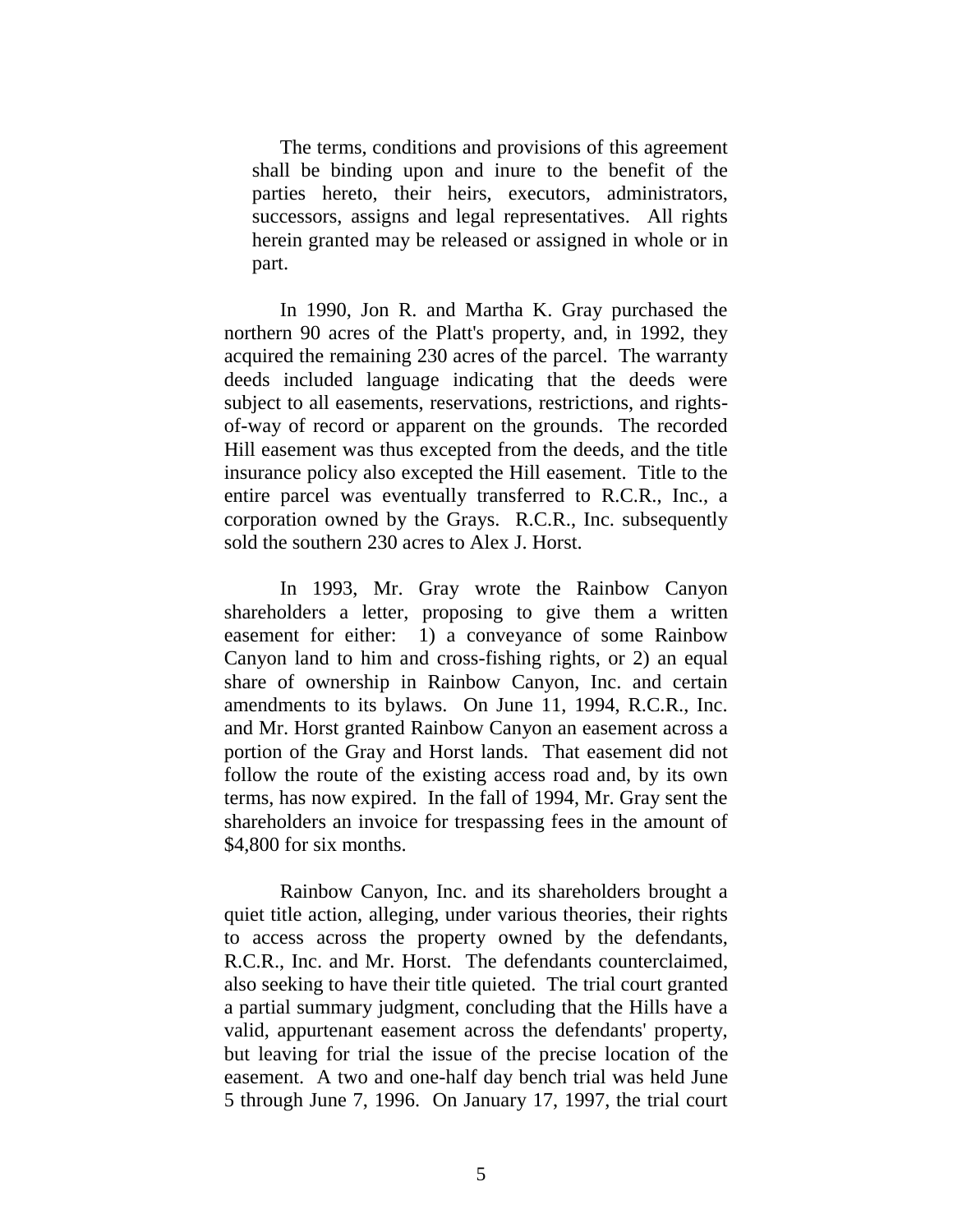entered its Judgment, quieting title in R.C.R., Inc. and Mr. Horst, subject to the Hill easement. The court reiterated its previous ruling that the Hill easement is valid, and set the exact location of the easement. The court determined that the other plaintiffs took nothing in the action; they have not appealed.

On January 31, 1997, R.C.R., Inc. and Mr. Horst filed a Motion to Alter or Amend Judgment pursuant to W.R.C.P. 59(e). They noted that the trial exhibit attached to the court's judgment and delineating the fixed location of the Hill easement as "the purple road" (Exhibit 33) was unclear in that it appeared to include splinter routes accessing the Palmer and Deline lots on the Rainbow Canyon property. In addition, it was not possible to ascertain the location of the easement on the black and white copy provided to counsel. The defendants also argued that the easement was intentionally drafted as a permanently floating servitude, and the court should not have fixed the location.

On February 26, 1997, the Hills filed their Motion to Alter or Amend Judgment based on a clerical mistake in the judgment, pursuant to W.R.C.P. 60(a). The Hills pointed out that Exhibit 33 did not depict the southern part of Mr. Horst's property or the county road, and thus the Judgment did not locate the entire Hill easement which, by its terms, provides access from the county road to the Hill property. The Hills offered a substitute map, Exhibit A, which included the county road and all of Mr. Horst's property.

The court held a hearing on the parties' motions to alter or amend. As of May 30, 1997, no decision had been rendered on the outstanding motions, and R.C.R., Inc. and Mr. Horst filed a Notice of Appeal from the Judgment, which was docketed in this court as No. 97-225.

On June 4, 1997, the trial court entered its Amended Judgment, granting the Hills' motion, and granting the R.C.R., Inc./Horst motion in part. Specifically, the judgment was altered to substitute Exhibit A as the attachment which shows the location of the Hill easement. The court delineated the easement with Xs, and clarified that the easement accessed only the Hills' lot. Finally, the court ordered the parties to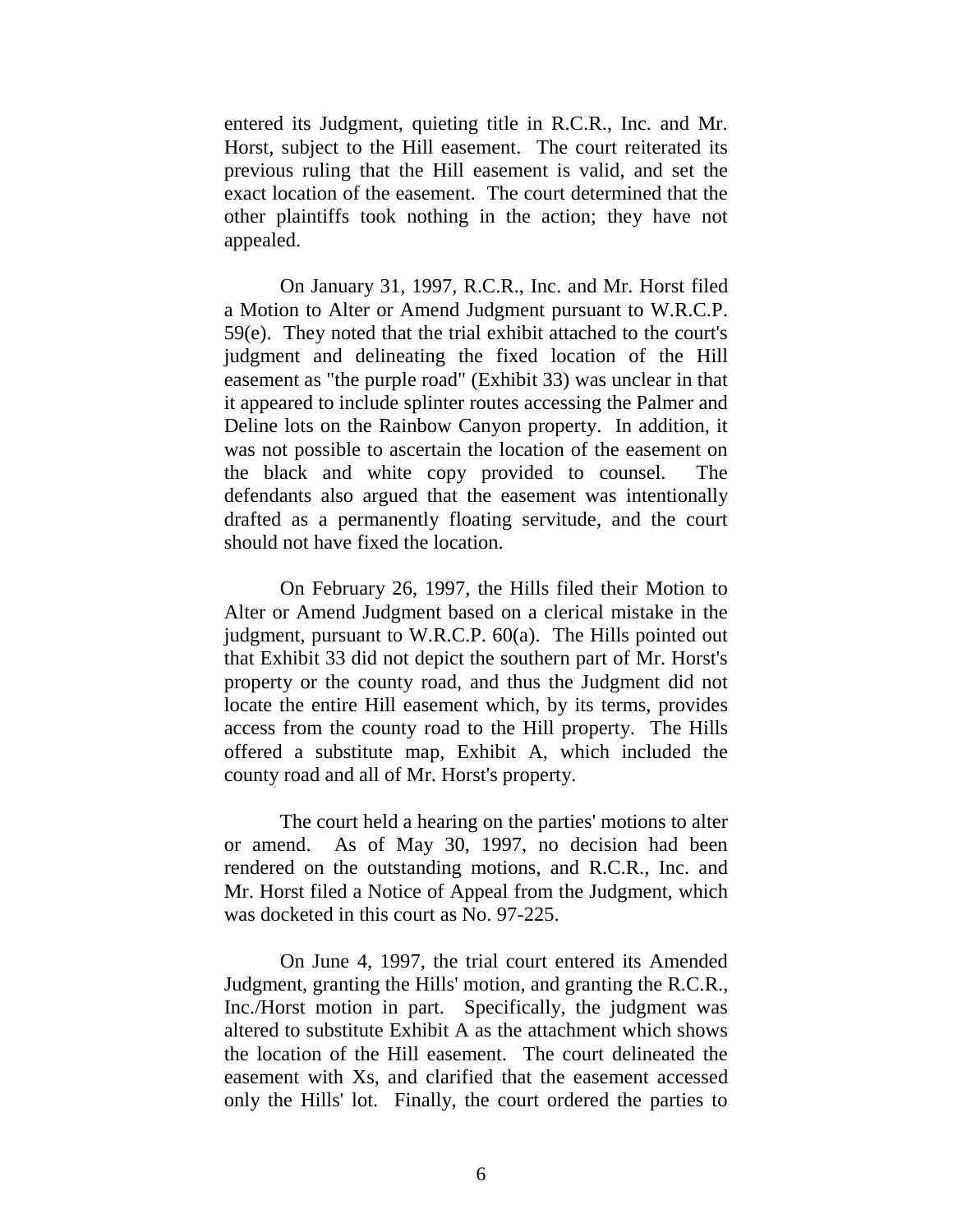share the cost of a metes and bounds survey of the fixed location of the Hill easement. On June 30, 1997, R.C.R., Inc. and Mr. Horst filed a Notice of Appeal from the Amended Judgment, which was docketed in this court as No. 97-226.

Docket Nos. 97-225 and 97-226 were consolidated on appeal. We subsequently granted Mr. Horst's motion to dismiss him as an appellant.

(FN1.) The Kirk Company acquired Mr. Kelley's interest; the Palmers acquired Mr. Burg's interest; Robert and Annabelle Deline acquired Edwin Deline's interest; and the Hills acquired Walter Deline's interest.

[Other footnotes omitted.]

\_\_\_\_\_\_\_

[¶5] We went on to approve, as well, the district court's amendment of its original judgment, which dealt with what we will hereafter call the "Hill Easement:"

#### **Location of Hill Easement**

Having determined that the Hill easement is a valid, appurtenant easement, we turn to the matter of its location. The trial court, applying the principles set out in *Edgcomb v. Lower Valley Power and Light, Inc.*, 922 P.2d 850 (Wyo.1996), determined that the easement was a floating easement which had been located by historic use. R.C.R., Inc. contends the Hills' easement is a permanently floating servitude and, therefore, the court erred when it fixed the location of the easement. Their position is that *Edgcomb* is factually different from, and should not control the outcome of, the case at bar. In the alternative, R.C.R., Inc. argues that the servient estate should be allowed to fix the permanent location in the first instance.

The "Easements" document does not specify the location of the easement. An express easement which does not state the location of the easement is called a floating easement. *Edgcomb*, 922 P.2d at 855; Bruce & Ely, *supra*, ¶ 7.02 [2]. Floating easements, because they are not limited to any specific area on the servient tenement, burden the entire servient estate. Bruce & Ely, *supra*, ¶ 7.02[3]. Although R.C.R., Inc. uses the term "permanently floating servitude,"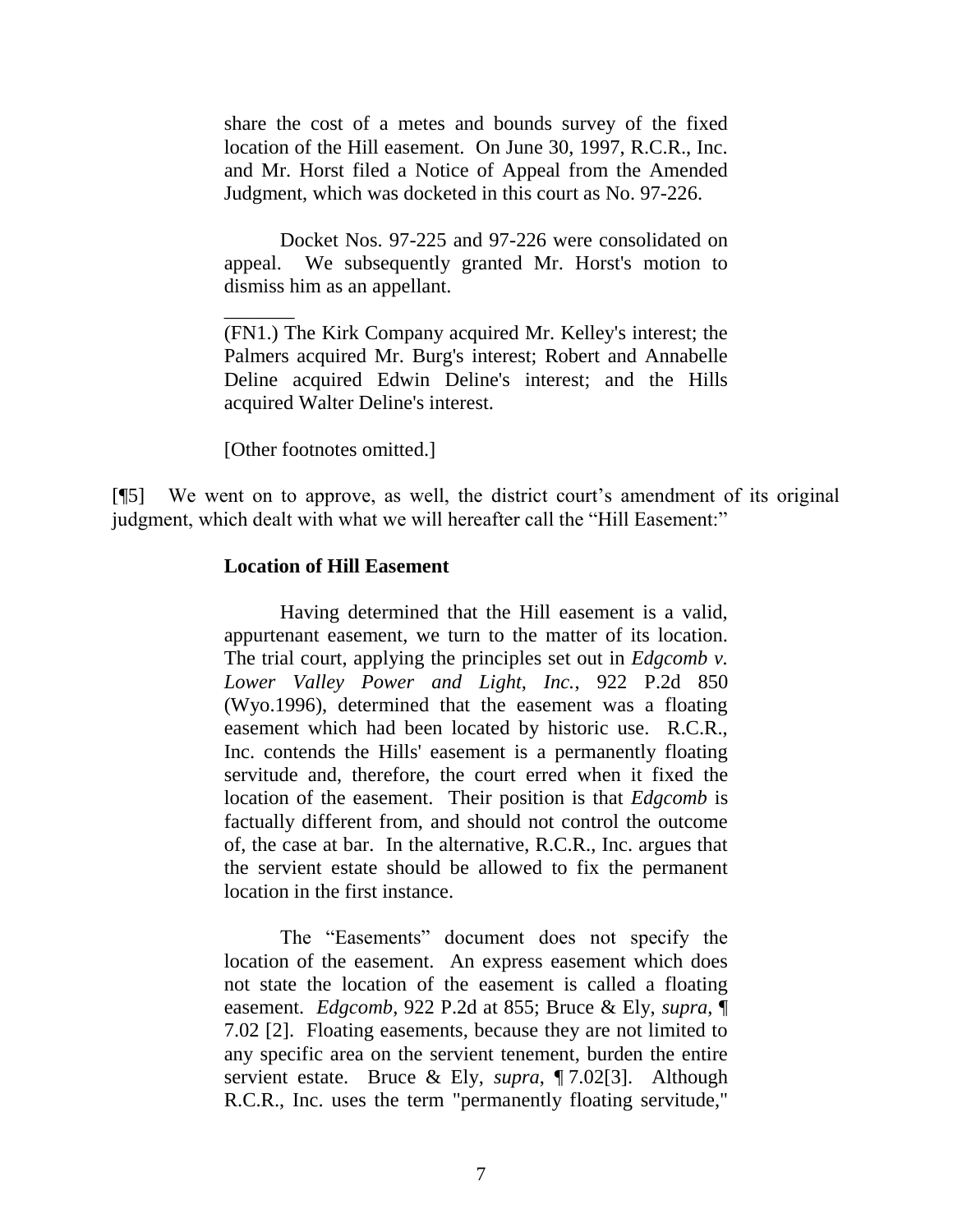they do not argue that the Hill easement should remain indefinite and unfixed in its location. Their argument is that the "Easements" document reserves a right in the servient estate to locate and relocate the easement periodically.

In support of its position, R.C.R., Inc. directs our attention to the following language in the granting instrument:

Grantor shall have the right to use and enjoy the above described premises and the Grantee shall not interfere with the Grantors' use and occupancy of said land and shall not build, create or permit any obstructions or excavations or ditches which would interfere with the safety or grazing of livestock[.]

They believe that the above language, along with the use of the term "an" access road as opposed to "the" access road, demonstrates the parties' intent that the easement not be permanently located but, instead, subject to periodic relocation by the servient estate. While the above language limits the Hills' use of the easement so as not to interfere with the Grantors' use and occupancy, we do not find that language susceptible to the broad interpretation assigned by R.C.R., Inc. The instrument does not reserve to the servient estate either the right to locate the easement in the first instance, or the right to unilaterally relocate the easement.

Once a court concludes that the location or the dimensions of an easement are not adequately described in the instrument, it generally examines the surrounding circumstances to determine the intent of the parties. *Edgcomb*, 922 P.2d at 855 (quoting Bruce & Ely, *supra*, ¶ 7.02 [2] [b]). The parties are presumed to have intended an easement that is reasonably convenient or necessary under the circumstances. *Id*. Courts look to various factors to establish a reasonable description of the easement, including the purpose of the easement, the geographic relationship between the dominant and servient estates, and the benefit to the easement holder compared to the burden on the servient estate holder. Id. "Use existing at the time the easement was created is considered strong evidence of the intended location and dimensions of the easement. \* \* \* Use commenced after the execution of the easement to which the servient estate owner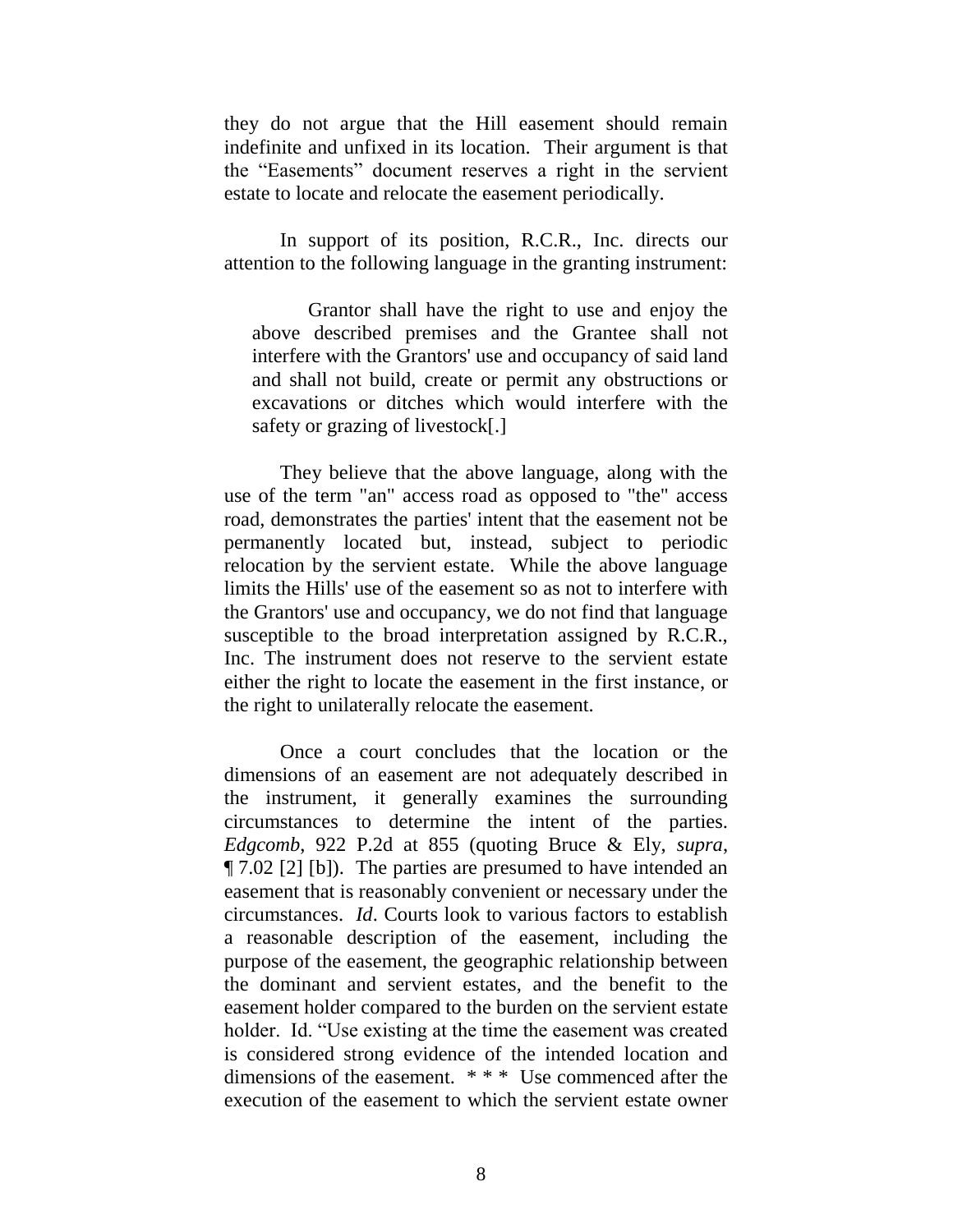acquiesces is also persuasive." Bruce & Ely, *supra*, ¶ 7.02[2][b]. The court must be careful to determine the location of the easement on the basis of circumstances at the time the easement was created. *Id*.

The trial court, relying on this court's decision in *Edgcomb*, determined that the location of the Hill easement was fixed by historic use. *Edgcomb* involved a floating easement for a power transmission line. Applying the principles set out in the preceding paragraph, this court held that the parties' intent, evidenced by the granting instrument, was that the easement would become definitely located once the line was constructed. 922 P.2d at 855-56. The court determined the easement was defined by the current location of the transmission line. *Id*. at 855.

R.C.R., Inc. believes the case at bar is distinguishable from *Edgcomb* because multiple routes have been used over the years to access the Rainbow Canyon property. However, at the time the Hill easement was granted in 1979, only one road traversed the Platt property, the road that was constructed around 1960 to provide Mr. Deline access to his land in Rainbow Canyon. That road was referred to as the "orange road" throughout the proceedings. When Mr. Platt was asked, during his deposition, whether he gave Mr. Hill permission to use a particular road in the written easement, he responded, "There was no particular road, because there was only one road." Mr. Platt's testimony is strong evidence that the parties intended the easement to be located on the one and only access road in existence at the time the easement was granted--the orange road.

R.C.R., Inc. argues that the servient estate should designate the location of the easement in the first instance. A number of courts hold, where the location of an easement has not been defined, that the servient estate should designate the location of the easement in the first instance. 4 Richard R. Powell & Patrick J. Rohan, *Powell on Real Property* § 34.12[2] n.19 and cases cited therein; Bruce & Ely, *supra*, ¶ 7.02[2][a]. However, as discussed above, the intent of the parties in this case is that the easement was defined by the access road in existence at the time the easement was created. In any event, Mr. Platt, the Grantor and original servient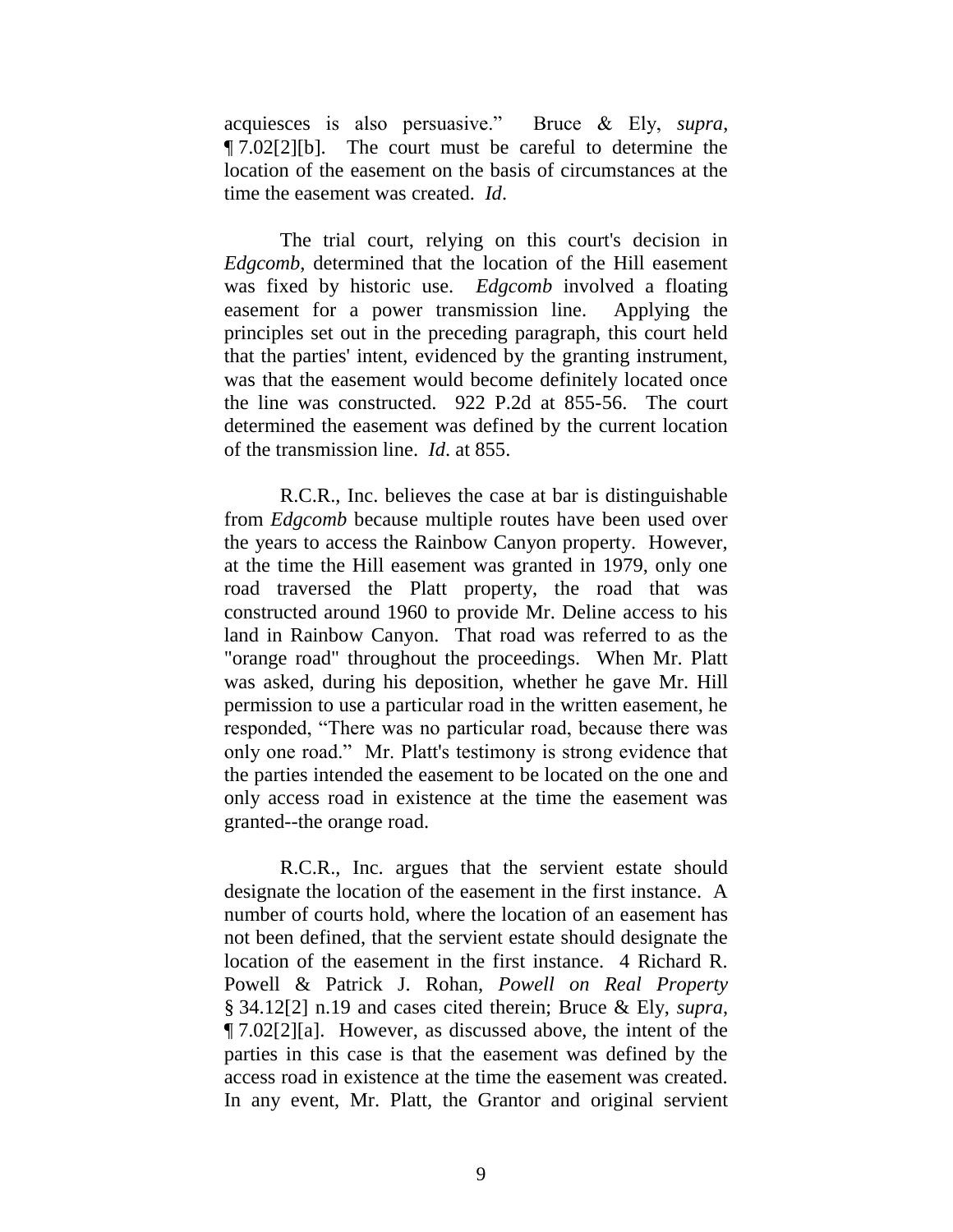estate holder, was involved in the construction of the original access road.

Sometime in the early to mid-1980s, Mr. Platt relocated a portion of the road, which had often drifted shut in the winter, to the top of a hill where the wind could sweep it bare. The new route, referred to as the "purple road," overlapped the orange road to a significant degree, retained the original termini, and was agreeable to the Hills. The Hills accessed their property via the purple road from the time it was built until 1995, when Mr. Gray unilaterally relocated a portion of the road. The relocated segment, designated as the "pink road," entered the Rainbow Canyon property at a different location than the purple road, and required the Hills to enter their property from their back yard. The trial court, in its original Judgment, disregarded the pink road and fixed the purple road as the permanent location of the easement.

The fact that the permanent location designated by the court, the purple road, deviated slightly from the original route, is inconsequential considering that both parties were in agreement with the move. "An easement holder and the servient estate owner may relocate the easement by mutual consent." *Ericsson v. Braukman*, 111 Or.App. 57, 824 P.2d 1174, 1177 (1992) (quoting Bruce & Ely, *supra*, ¶ 7.03[1][c]). In addition, the court properly disregarded Mr. Gray's unilateral relocation of the road. The general rule, which we adopt here, is that unilateral relocation of an easement is not permitted, absent an express provision in the granting instrument. Bruce & Ely, *supra*, ¶ 7.05[1]. A unilateral relocation rule would introduce considerable uncertainty into land ownership and incite litigation. *Stamatis v. Johnson*, 71 Ariz. 134, 224 P.2d 201, 203 (1950); see also *Davis v. Bruk*, 411 A.2d 660, 665 (Me.1980). In addition, the easement holder could be subject to harassment by the servient owner's attempts to relocate to serve his own conveniences. *Davis*, 411 A.2d at 665. A handful of courts permit the servient estate owner to unilaterally relocate the easement if the original termini are retained and the easement holder is not materially inconvenienced. Bruce & Ely, *supra*, ¶ 7.05[4]. However, even if we were to apply this exception, the record fully supports the court's decision. Mr. Hill testified that he was not notified about the relocation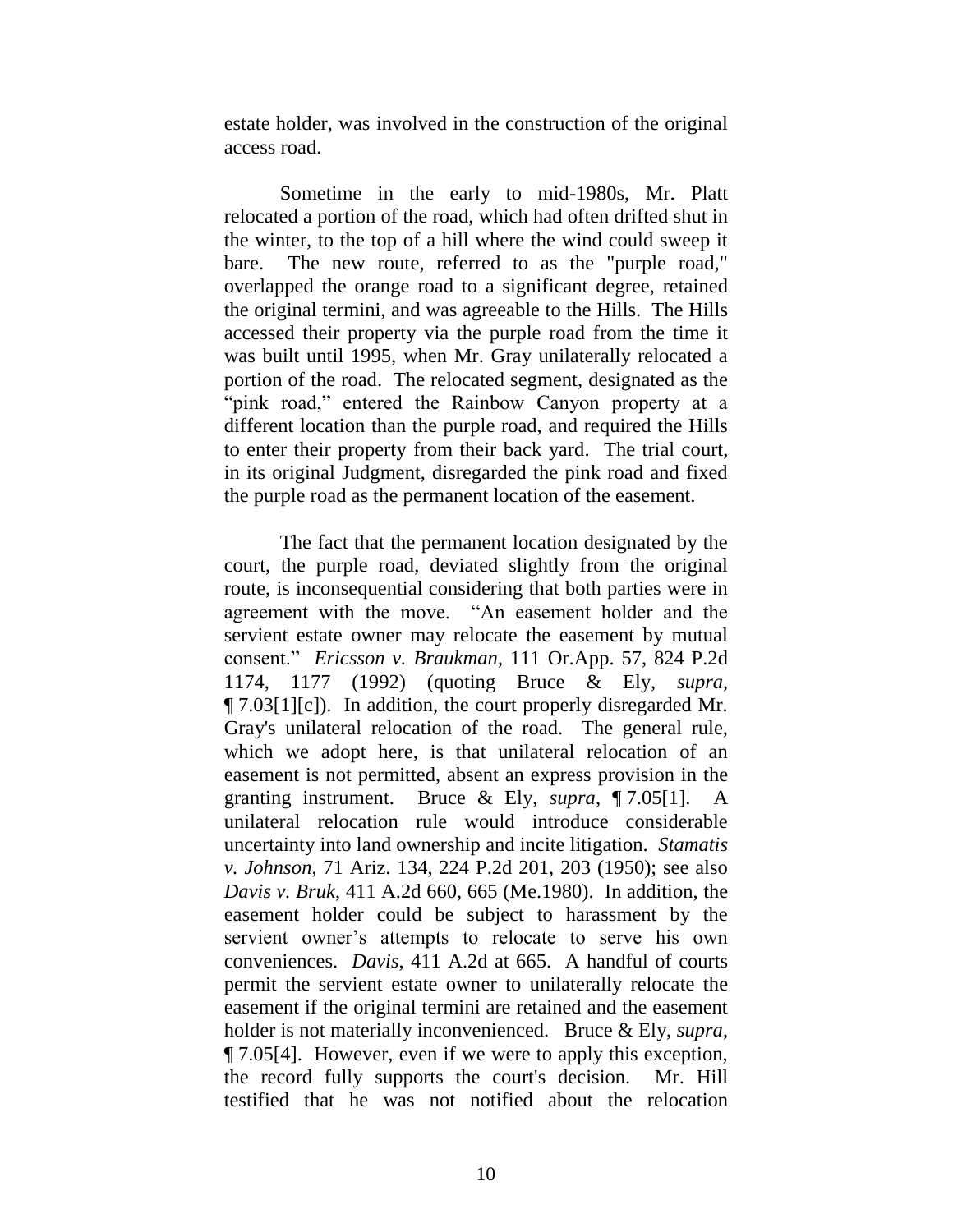beforehand, and the new road required him to enter the Rainbow Canyon property through his back yard instead of through his front entrance, which had been specially designed and landscaped.

We hold that the trial court properly applied the law to the facts of this case to determine the location of the Hill easement. The Judgment entered by the trial court is affirmed except to the extent it was amended as described in the following section.

*RCR, Inc.*, 978 P.2d at 587-89.

[¶6] Over the years prior to Gray's acquisition of his lands, all Fishing Club members had access to the Fishing Club lands across the lands owned by Gray's predecessors in interest. However, Gray would not allow such access, and in *RCR I* the district court found that the Fishing Club members had no "right" (by prescriptive easement or otherwise) to cross Gray's lands. Thus, the Fishing Club members sought a private road. In *R.C.R., Inc. v. Deline*, 2003 WY 62, 70 P.3d 214 (Wyo. 2003) (hereafter *RCR II*), we affirmed an order of the district court which, in turn, had affirmed an order of the Board of County Commissioners of Carbon County, establishing a private road in favor of the Delines (and other members of the Fishing Club), across Gray's property. That road was entirely separate and apart from the Hill Easement. In that case, Gray did not challenge the Fishing Clubs members' right to the road, but only the damages awarded by the county commissioners. A factor in the location of that road was to minimize any interference caused by the private road with Gray's plan to subdivide the lands he owned (i.e., it was laid out along section lines only, rather than the more direct route originally sought by the Delines, et al.). We note that the private road was designed to provide the Delines, as well as other lot owners in the Fishing Club, with access to their lots on the Fishing Club property. The bulk of the Fishing Club acreage was a common/shared area, but each member had a lot on which to place a mobile home or other structure. One of the issues raised by Gray in this case was whether or not that road could be further used by the Delines for access from their lot, across Fishing Club lands, to other locations within the Fishing Club lands. Gray's contention in this regard also extended to Fishing Club members using the private road to access other lands that are not at issue in this litigation, to which the Fishing Club and its lot owners had obtained access (the Fishing Club members also had access to other nearby lands for the purpose of fishing, including lands on the opposite bank of the Encampment River from the Fishing Club). Gray puts great emphasis on the fact that the members of the Fishing Club had access via the private road, but the Club itself did not have a right to the private road. We also take note that while the Hill Easement is less than one full type-written page in length, and the description of the private road fills about two full pages (including a map of it), Gray devotes almost 35 pages in his brief to describe what those two documents purportedly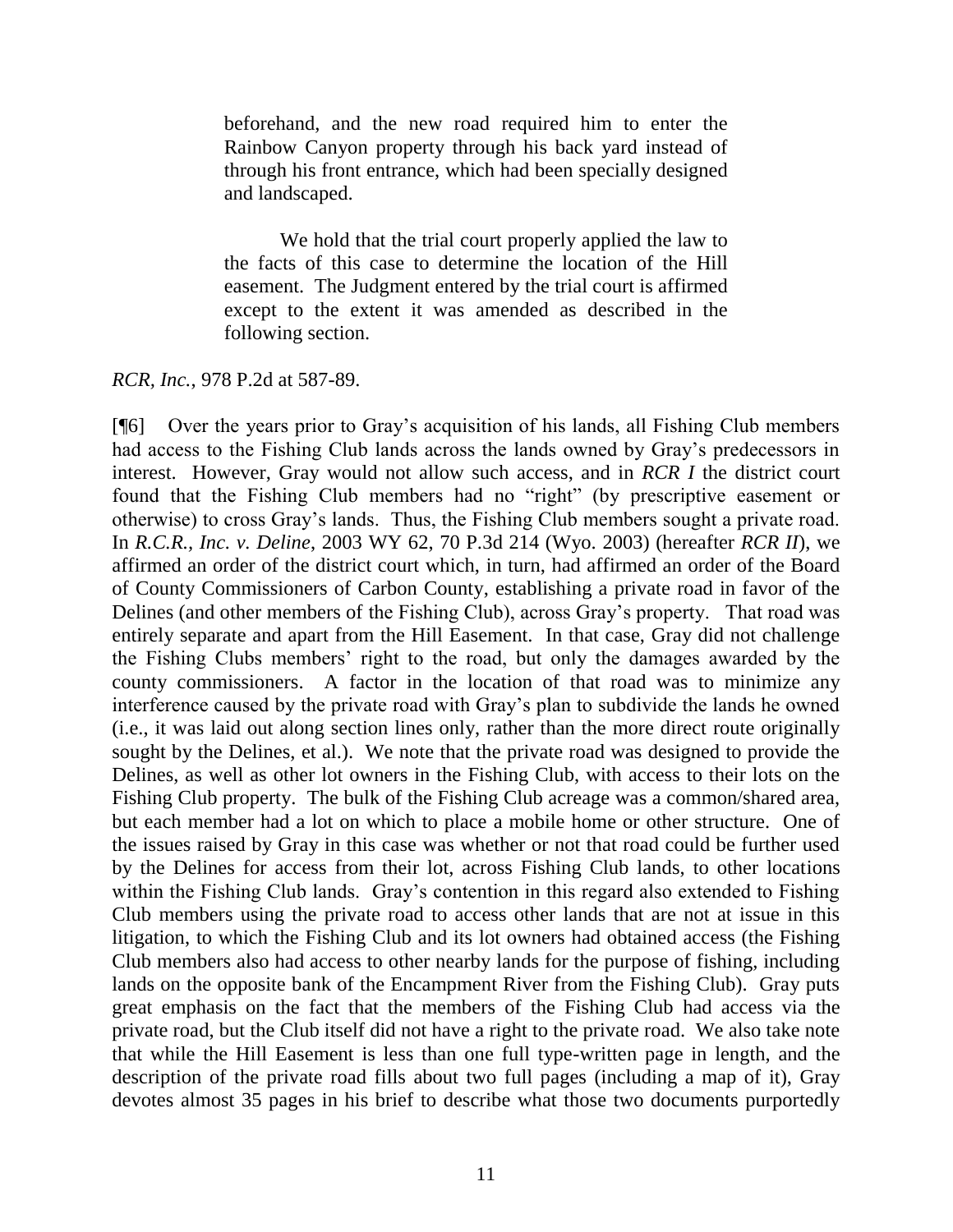mean, although they are quite plain and straight forward on the face of things. We also note that the right to use the private road was given to the parties to that litigation, as well as "… their heirs, successors and assigns and all subsequent owners of the Benefited Lands<sup>"</sup>

[¶7] Because of financial and other problems, eventually Hill found it necessary to sell his home and the lot it was on. The Delines purchased it. Of course, Deline also acquired the Hill Easement across Gray's lands with that purchase. The necessity for Hill's sale was brought about by an involuntary bankruptcy proceeding initiated by a company controlled by Gray. Gray acquired Hill's stock in the Fishing Club from his bankruptcy estate. Gray has used his position as a stockholder in a manner that the other stockholders objected to, and that matter is now before this Court in *GOB, L.L.C. v. Rainbow Canyon, Inc., et al.*, Case No. S-08-0035.

## **STANDARD OF REVIEW**

[¶8] "Final orders and judgments entered in declaratory judgment proceedings may be reviewed as in other civil actions." Wyo. Stat. Ann. § 1-37-109 (LexisNexis 2007). "When a declaratory judgment proceeding involves the determination of an issue of fact, the issue may be tried and determined as in other civil actions." Wyo. Stat. Ann. § 1-37- 111 (LexisNexis 2007):

> Following a bench trial, this Court reviews a district court's decision using a clearly erroneous standard for factual findings, but a de novo standard for conclusions of law. *Belden v. Thorkildsen*, 2007 WY 68, ¶ 11, 156 P.3d 320, 323 (Wyo.2007). The issue in this case presents a question of law, so we do not defer to the district court's conclusion, and uphold it only if it is correct. *Eklund v. Farmers Ins. Exch.*, 2004 WY 24, ¶ 10, 86 P.3d 259, 262 (Wyo.2004).

*Pinther v. Ditzel*, 2007 WY 116, 13, 163 P.3d 816, 817 (Wyo. 2007). In the instant case we are confronted with both questions of fact and questions of law.

### **DISCUSSION**

[¶9] As we begin this phase of our resolution of this appeal, we summarize that the Delines had access to the Fishing Club land via the private road obtained by the members of that Club. They also had access to the property formerly owned by Hill via the easement obtained by Hill from Gray's predecessors in interest. The instant disputes arose, inter alia, because of an "Affidavit Affecting Title" that Gray caused to be recorded on July 13, 2004, in the Carbon County Clerk's Office. That document provided: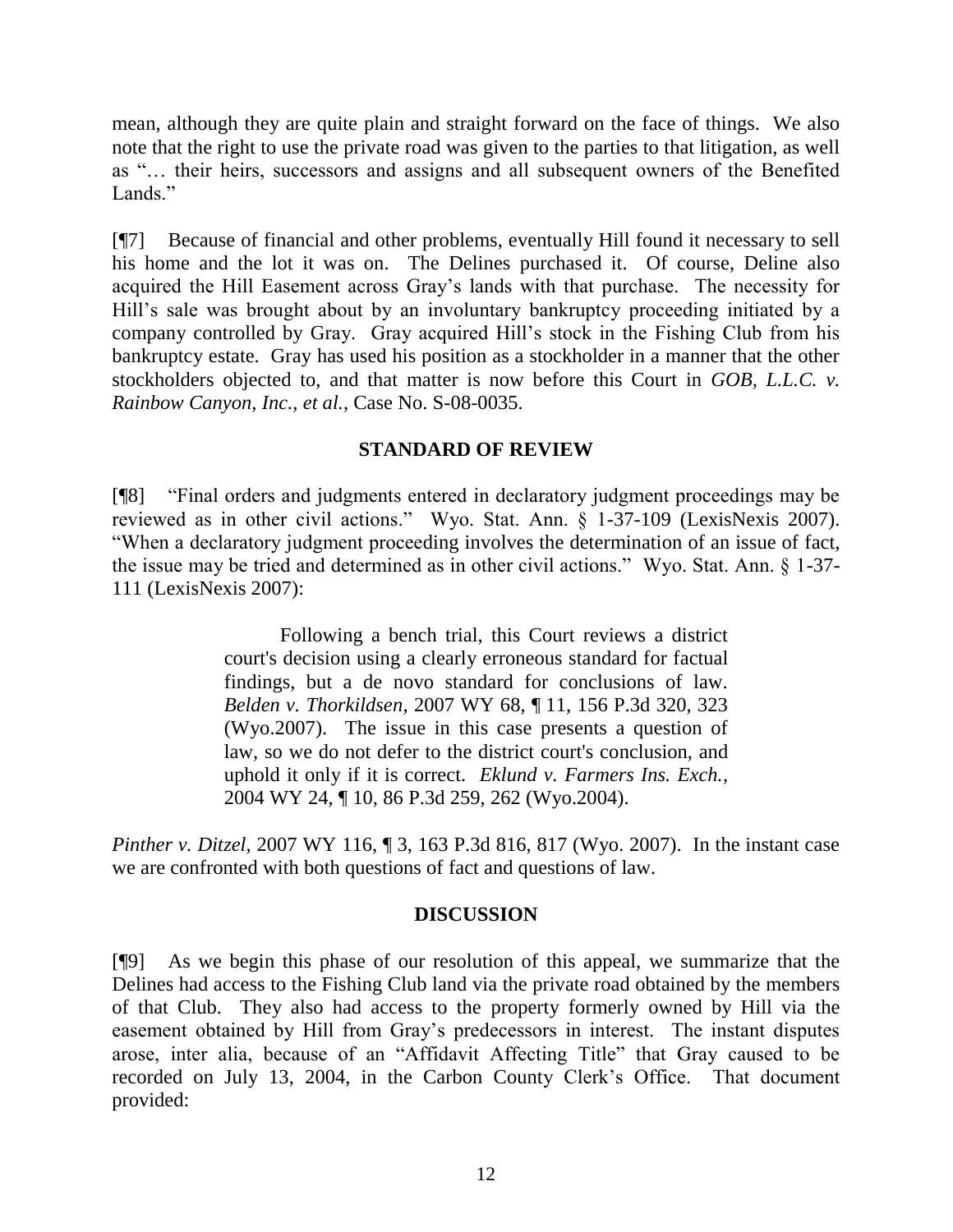Jon R. Gray, of lawful age and being duly sworn and says that:

1. He is the President of R.C.R., Inc., a Wyoming corporation, with mail address at P.O. Box 747, Saratoga, Wyoming, 82331, and makes this **AFFIDAVIT** of his own personal knowledge.

2. R.C.R., Inc. is the owner of certain lands lying and being in Carbon County, Wyoming, described in Exhibit A, attached hereto.

3. Robert E. Deline and Annabelle Deline, husband and wife, (The Delines) are the owners of a residence lying and being on certain lands in Carbon County, Wyoming described in Exhibit B, attached hereto.

4. Access to the land in Exhibit B is over the lands in Exhibit A, by virtue of an EASEMENT, recorded in Book 694, Page 236, in the records of the Carbon County Clerk, confirmed by the Supreme Court of Wyoming.

5. The land described in Exhibit B is a lot 150 feet by 150 feet and the EASEMENT is appurtenant to and for the benefit only to this land and no other, and any attempt to use the EASEMENT to access other lands is a legal violation of the specific terms of the EASEMENT.

6. R.C.R., Inc. demands strict compliance with the terms of the EASEMENT and the Order of the Court.

7. The easement granted to The Delines, Gary L. and Nancy J. Palmer and Kirk Company, Applicants for a private road, and William Irvin, Kirk Company's successor in titled [sic], by virtue of the private road action before the Commissioners of Carbon County, by Order attached hereto as Exhibit C, does not allow access to the lands described in Exhibit B or any other lands except the "Benefited Lands" set forth in the Order.

[¶10] The Delines were interested in marketing the "Hill House." Gray believed that the Delines were exaggerating the extent of the easement across his lands to the Hill House. Therefore, he began locking gates and placed a sign on the easement to the Hill House that read:

### **NOTICE**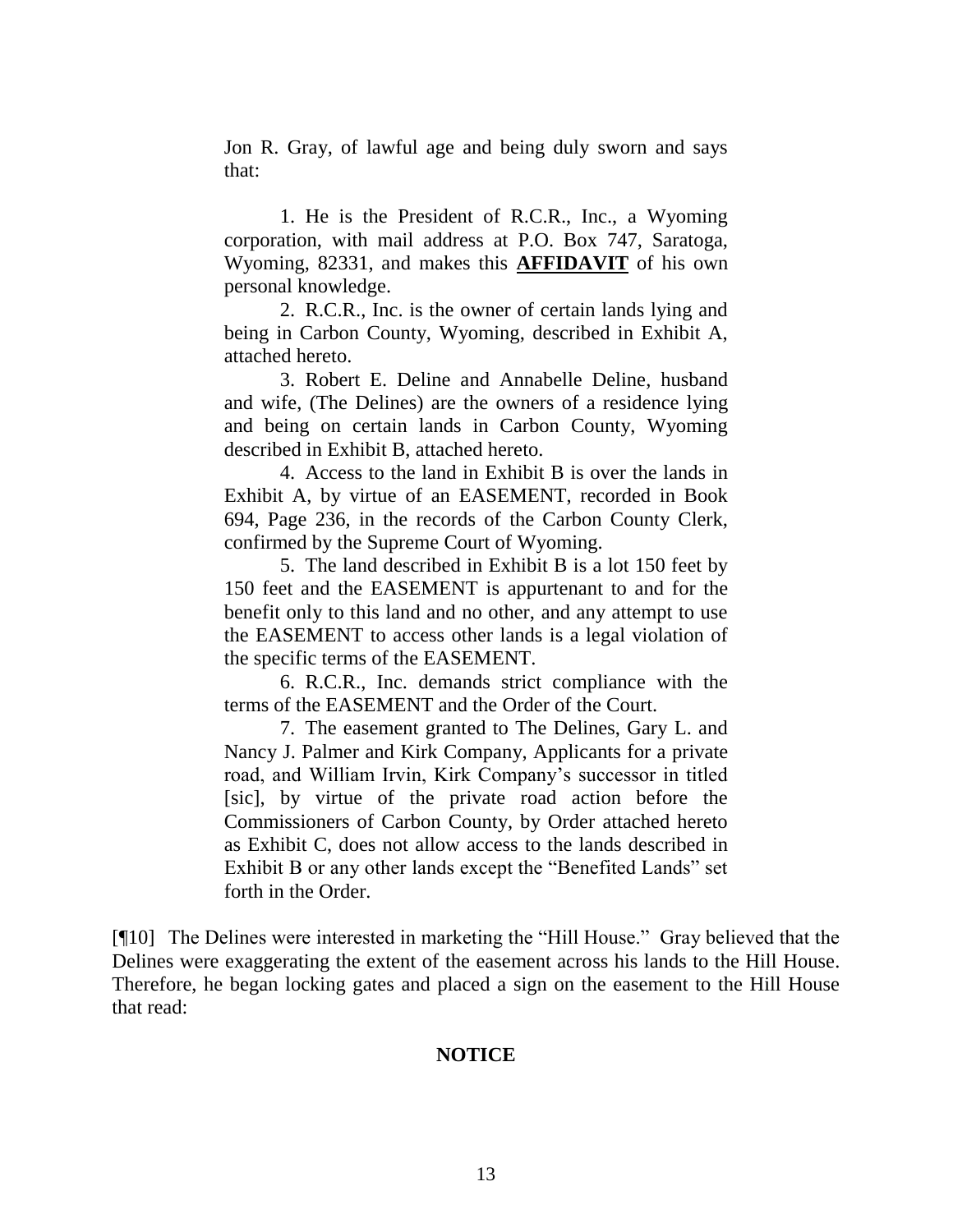**BY COURT ORDER, THIS ROAD IS A 30 FEET EASEMENT RECORDED IN THE RECORDS OF THE CLERK'S OFFICE OF CARBON COUNTY, BOOK 694, PAGE 236. IT IS ONLY FOR THE BENEFIT OF THE LAND DESCRIBED.**

**THE LAND IS A LOT 150 FEET X 150 FEET. WHITE FENCE POST ON THE LAND LOT LINES ON BOTH SIDES OF THE RED GATE INDICATES THE EAST AND WEST LOT LINES.**

**ANY ACCESS BY ANY MEANS BEYOND THESE LINES AND BEYOND 150 FEET TO THE BACK IS A TRESPASS. A VIOLATION MAY RESULT IN LEGAL ACTION OR THE GATE MAY BE LOCKED. IF QUESTIONS, CONSULT WITH YOUR ATTORNEY. STRICTLY ENFORCED.**

[¶11] It is Gray's position that the Delines could only use the Hill Easement to get to the Hill House, as well as the 150-foot square lot, i.e., 22,500 square feet, on which it was constructed. Gray contended that the Delines could not go off that lot to cross over lands owned by the Fishing Club, even though the House was entirely surrounded by Fishing Club lands. Indeed, there were "informal" roads within the boundaries of the Fishing Club that could be used to traverse those lands so as to reach the homes of other Club members and to reach the river for fishing and other recreational activities. Moreover, as one exited the Hill House, the Hill Easement crossed the private road that was available to the Delines and other Club members. It was Gray's position that the Delines could not use the easement and make a right turn off the easement in order to use the private road to go to the riverside properties and the fishing areas.

[¶12] For these reasons, the Delines filed a complaint for declaratory relief and for injunctive relief. The relief requested was that the district court declare that the Delines could leave the boundaries of the 150-foot square Hill House lot so as to enjoy the Fishing Club lands and, furthermore, that they could use the Hill Easement and make a right turn onto the private road. In addition, they asked that the district court declare the affidavit set out above to be null and void and of no effect whatsoever. Finally, they asked the district court to enjoin Gray from improperly locking gates and from posting signs that served to cast doubt upon, or to otherwise defame, their title to the Hill Easement or the Hill House. As we noted in our introduction, the district court essentially granted the Delines all the relief they sought in their complaint.

[¶13] The district court conducted two days of hearings on August 14 and 15, 2005. One day of hearing was devoted to the preliminary injunction, which the district court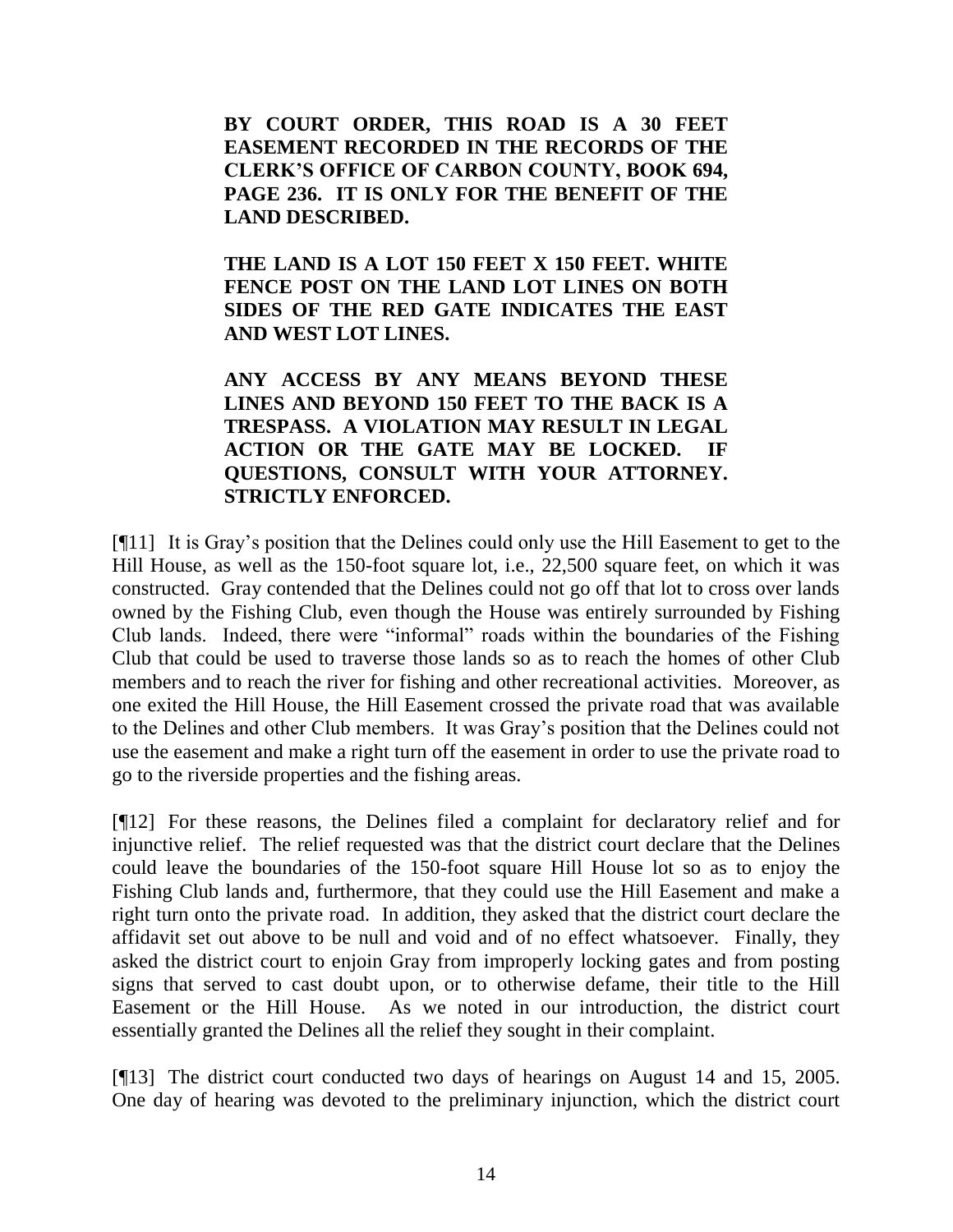granted. The other was devoted to all other issues, including making the injunction permanent. We continue our discussion, quoting from the district court's "Findings of Fact and Conclusions of Law and Judgment:"

> A dispute has arisen over the scope of the Delines' use of the 1979 Easement. At the time the Hill house was constructed in the late 1970's, certain improvements appurtenant to the house encroached beyond the boundaries of Lot 5 on the east and north onto the lands of Rainbow Canyon. Subsequently, after complaints were made by Gray, Rainbow Canyon granted an easement allowing use of Rainbow Canyon property for driveway access to the north side of the Hills' property, for a septic system serving the Hill property, and for a propane tank. Exhibit 19. Gray asserts that these appurtenances to Lot 5 constitute a trespass, by means of an unauthorized expansion of the dominant estate as defined in the 1979 Easement.

> [The Delines] seek a declaratory judgment that historical use of Lot 5 by Mr. and Mrs. Hill and now by Mr. and Mrs. Deline do not violate the terms of the 1979 Easement. Specifically they seek a declaratory judgment that they have the right to proceed from their property to the other lot that they own along the Encampment River (Lot 3), as well as to use all of the lands of Rainbow Canyon for recreational purposes. Specifically, they also request a declaratory judgment that proceeding to Lot 3 along the course of their Private Road, after having accessed Lot 5 by use of the 1979 Easement, does not constitute a trespass on RCR's property or an abuse of their rights under the 1979 Easement. They further seek a declaratory judgment that an affidavit recorded by Gray on behalf of RCR in the real property records [of] Carbon County, Exhibit 6, does not affect title to their property…. Finally, Mr. and Mrs. Deline seek a permanent injunction barring Mr. Gray and RCR from placing signs on fences and gates on or near the easement which declare that the Delines or imply that the Delines are in violation of the terms of the easement and threatening to close the easement.

> RCR and Gray deny that the Delines are entitled to a declaratory judgment and argue that: (1) any travel by the Delines past the boundary of Lot 5 constitutes a trespass on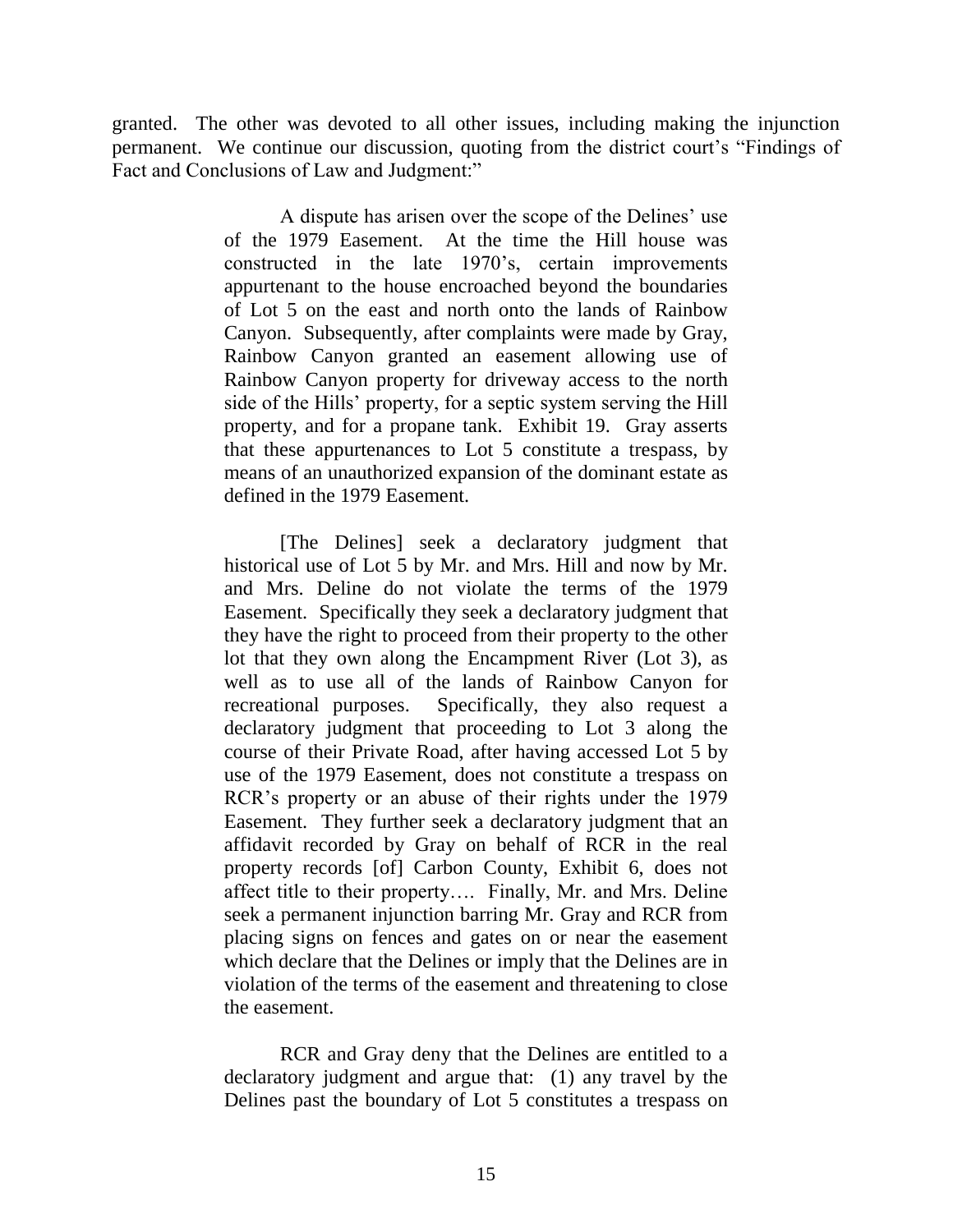the RCR property and a violation of the Hill easement, as this would constitute use of the easement for another dominant estate not identified in the Hill easement; (2) that the encroachments on Rainbow Canyon land by the Delines as owners of Lot 5, consisting now of periodic use of a rough driveway around to the north side of the house on Lot 5 and use of the septic field on Rainbow Canyon property constitutes a violation of the Hill easement for the same reason; and (3) that any method of transportation by the Delines from the house on Lot 5 to their trailer on Lot 3, by means of the private road to Lot 3 or otherwise, constitutes a similar trespass and violation of the Hill easement.

The Court begins with the basic principles of the law of easements and interpretation. When construing an easement, we seek to determine the intent of the parties to the easement. "To determine the intent of the parties, the context in which the easement was drafted must be considered." *Lozier v. Blattland Investments, LLC*, 100 P.3d 380, 383-84 (Wyo. 2004). "Words are given the plain meaning and effect that reasonable persons would give them at the time and place of their use." *Id.*

Consistent with the holding of the Court in the *Lozier* case, this Court admitted extrinsic evidence at trial with regard to the context in which the Hill easement was drafted in 1979.

As one authority states,

The intention of the parties to an expressly created servitude [i.e., easement] is ascertained from the servitude's language interpreted in light of all the circumstances. Relevant circumstances include the location and character of the properties burdened and benefited by the servitude, the use made of the properties before and after creation of the servitude, the character of the surrounding area, the existence and contours of any general plan of development for the area, and the consideration paid for the servitude.

RESTATEMENT (THIRD) PROPERTY (SERVITUDES), § 4.1, comment c (2000). The evidence here establishes that the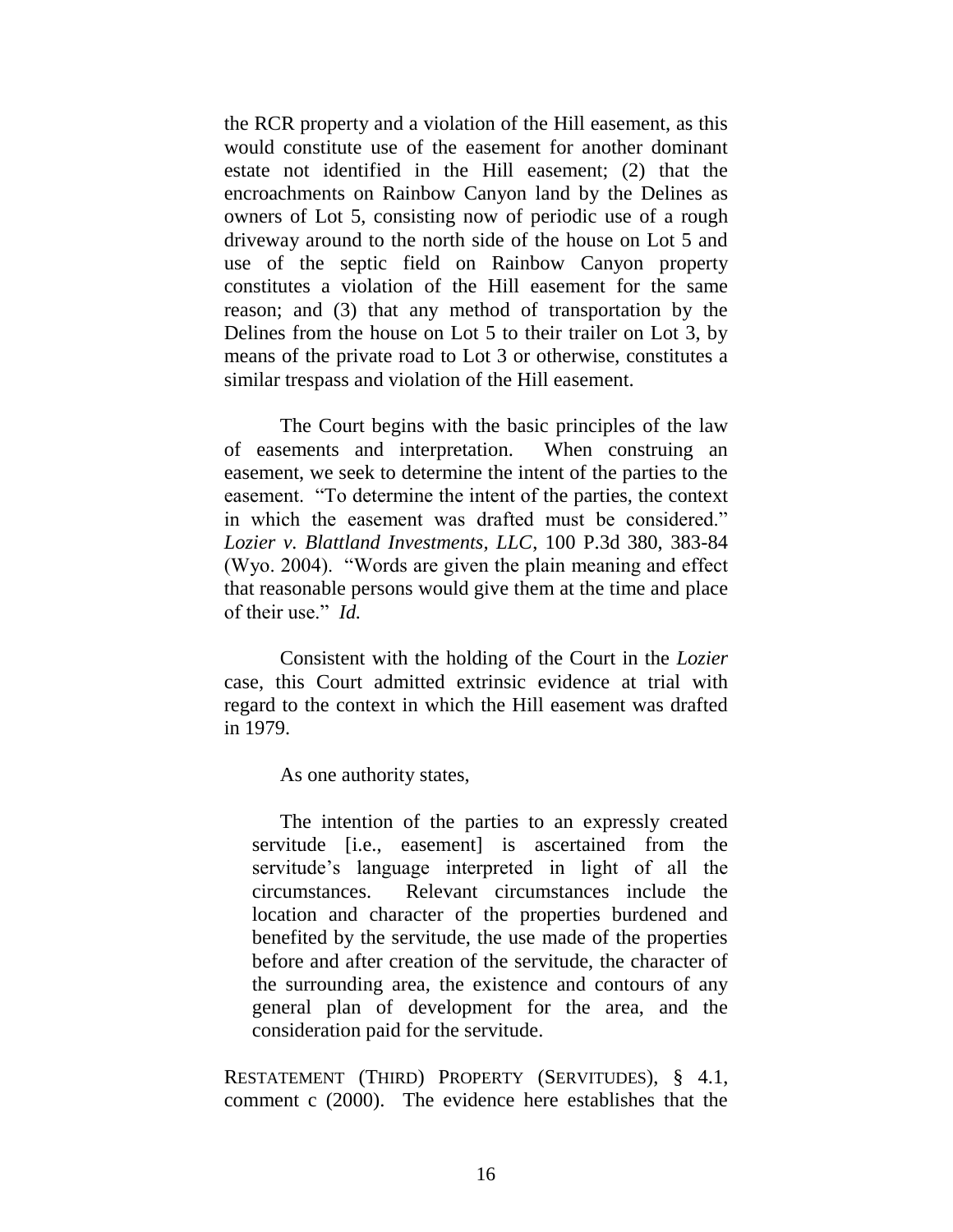1979 easement was created in order to document an existing, historical right of access. Mr. Hill acquired his Lot 5 as a privilege of membership in the Rainbow Canyon fishing club. As he testified, his only reason for building a home on Lot 5 was to enjoy the privileges of membership in Rainbow Canyon, and specifically to fish in Encampment River. His recreational activities were well known to Kermit Platt. They were friends and frequently fished together. The Court finds that Mr. Hill had historically accessed Lot 5 through the lands of RCR's predecessor, and that Mr. Hill went from the confines of his lot to use the lands of Rainbow Canyon and the adjoining lands of Rainbow Canyon for fishing and other recreational purposes with the full knowledge and approval of Mr. and Mrs. Platt.

The Court finds that Mr. Gray was also familiar with this use of the 1979 Easement to access Lot 5, and was familiar with the use of the Rainbow Canyon lands by Mr. Hill for recreational purposes. The Court finds that Mr. Gray made no objection to Mr. Hill's recreational activities until disputes arose in the late 1990's regarding the location of the access road for the 1979 Easement and use of the access road by other members of Rainbow Canyon.

In short, the context in which the Hill easement was drafted in 1979 was that of a simple agreement to document an existing way of necessity. There is no evidence to show that the parties intended that Mr. Hill and his family not be allowed to go beyond the 150 foot square confines of Lot 5, and there is no evidence to suggest that anyone intended that Mr. Hill not be able to fish on the lands of Rainbow Canyon while residing at this house. One cannot read such a limitation from the plain language of the easement.

Further, interpreting the easement to allow the owner of the dominant estate to use other property rights appurtenant to ownership of the land, such as a license to go fishing on Rainbow Canyon land and the easement for certain physical encroachments convenient to the use of the house on Lot 5, is not inconsistent with the express terms of the 1979 Easement. The Court finds that Mr. Platt and Mr. Hill and their spouses did not intend to limit the historically unrestricted use of the easement, and did not intend to limit the Hills' use of Lot 5 to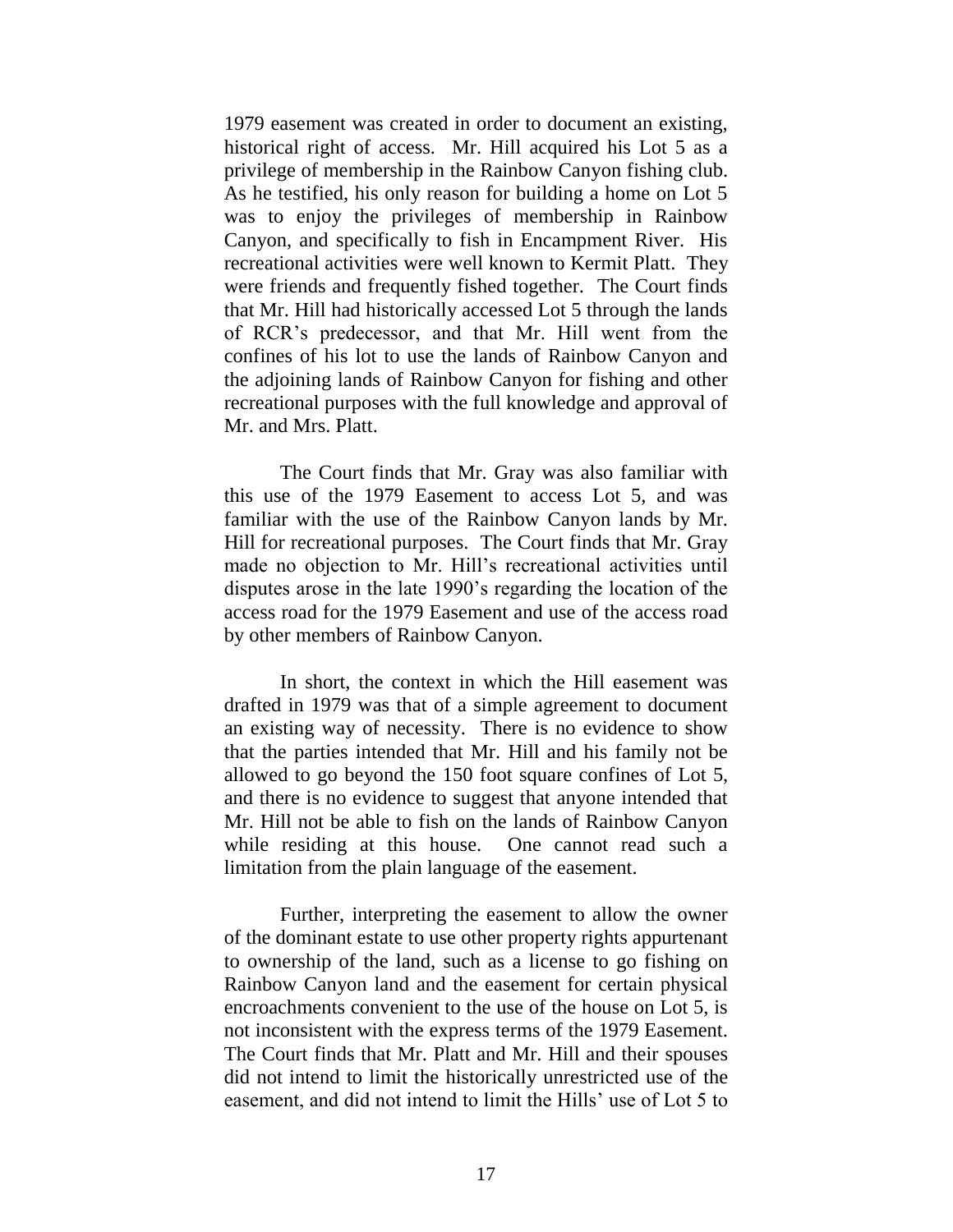enjoy the fishing on adjoining lands. To suggest that Platt and Hill intended that Hill could legally access his property, but that he could not go fishing, is simply unreasonable under the circumstances of this case. Mr. Hill clearly intended to use his property, the dominant estate, to its full extent. To paraphrase the opinion of the Court in *Lozier*, the Court has been shown no reason, and can imagine none, why either Hill or Platt would have intended to prevent [Hill] from using his land as a base from which he could go fishing along the lands of the fishing club of which he was a member. 100 P.3d at 380, 385.

Gray and RCR argue that the beneficiary of an appurtenant easement is not entitled to use the servient estate (RCR's property) for the benefit of property other than the dominant estate, i.e., Lot 5. While this accurately states an accepted rule of the common law of easements, this rule does not support Gray's position here. The Delines do not wish to use the servient estate to benefit the lands of Rainbow Canyon. He does not argue that members of Rainbow Canyon at large can use the 1979 Easement, nor that the owners of Lots 1, 2 and 3 can use the 1979 Easement. No additional dominant estate is served by the 1979 Easement, nor is such proposed by [the Delines]. Rather, the Delines, as did the Hills before, simply use the lands of Rainbow Canyon, Inc., to increase their enjoyment of the dominant estate, Lot 5. The Court finds that no additional dominant estate is being attached to the Hill easement by virtue of the Delines' use of other easements or licenses appurtenant to their land or their membership in Rainbow Canyon, Inc.

The rule against using an easement for the benefit of property other than the dominant estate "reflects the likely intent of the parties by setting an outer limit of the potential increase in use of an easement brought about by normal development of the dominant estate…." RESTATEMENT, section 4.11, comment b. Applying this rule of law to prevent the Delines from traveling beyond the strict confines of Lot 5 to use the lands of Rainbow Canyon, Inc., would not serve the purpose of the rule. The Court finds that the Delines do not increase any use of the roads across RCR property when [the Delines] go fishing, travel to the homes of other Rainbow Canyon members, or engage in other recreational activities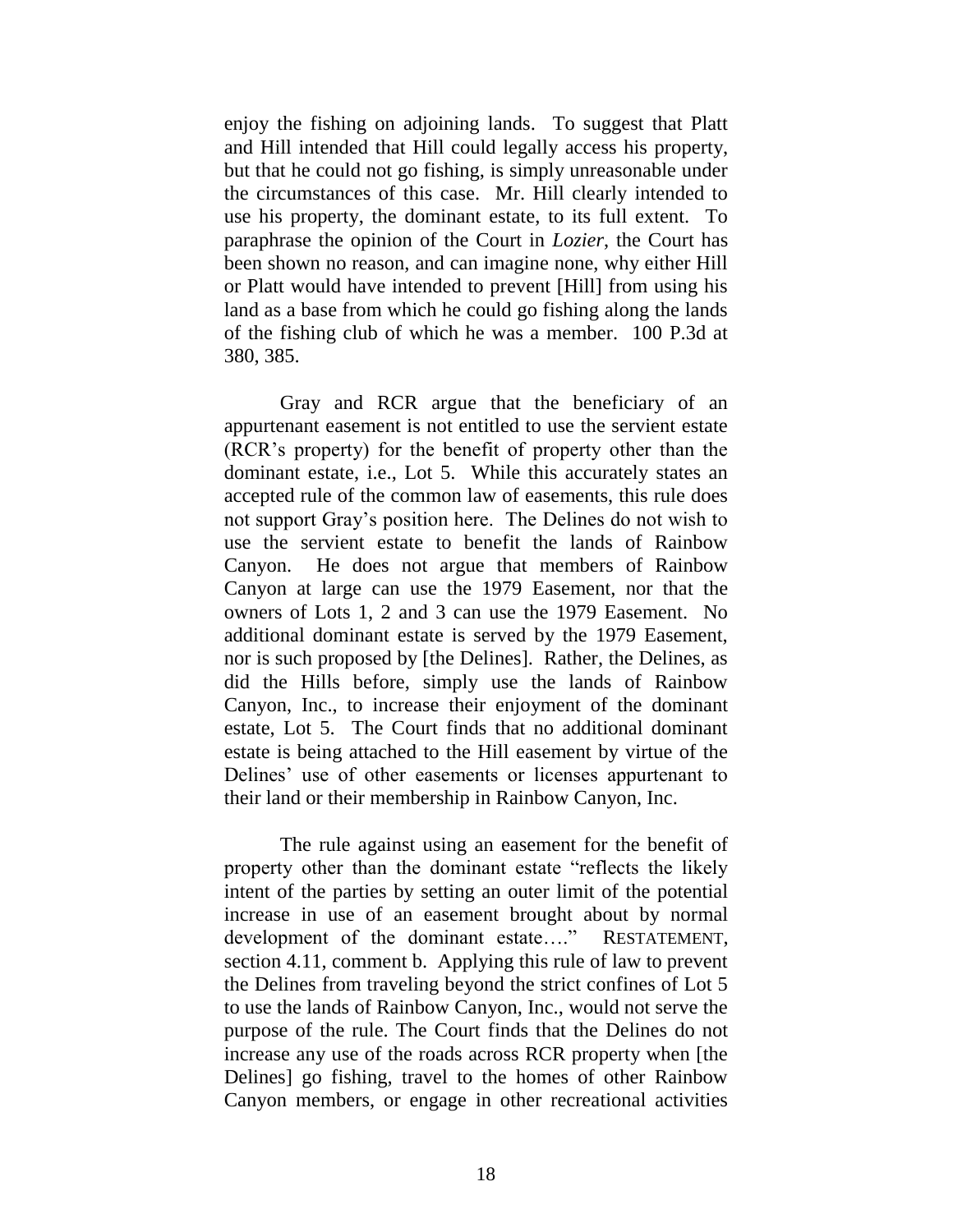from their home. Indeed, if Mr. and Mrs. Deline decide to walk from their house on Lot 5 to their Lot 3, river [lot], taking a direct course across the land of Rainbow Canyon, rather than by driving along the course of the private road over RCR's property, they impose a lesser burden on the servient estate, not more.

The Court also finds that [the Delines] have an unlimited right of use of the private road easement to access Lot 3. Nothing in the private road decree limits the Delines<sup>[']</sup> use of this road, or provides that this road cannot be used in combination with other access rights. It is the nature of a private road easement created pursuant to statute that its right of access is unrestricted.

Finally, the Court finds that the claims of [the Delines] are not barred by res judicata or collateral estoppel. No issue regarding the use of lands other than Lot 5 as a violation of the scope of the 1979 Easement was raised or considered in *RCR I*. See *Bard Ranch Company v. Weber*, 557 P.2d 722, 726-27 (Wyo. 1976) ("former judgment not dispositive of any claim that might have been brought into the litigation but was not.").

### **Are the Delines' Claims Barred by:**

### **(1) Splitting Causes of Action**

[¶14] Gray contends that if the Delines wanted to litigate the issues resolved in this case, then they had to have raised those issues in *RCR I*, because the rule against splitting causes of action prohibits them from now pursuing any matters related to the Hill Easement. We agree that Wyoming has recognized the rule against splitting causes of action. *Foianini v. Brinton*, 855 P.2d 1238, 1240 (Wyo. 1993); and see generally 1A C.J.S. *Actions* §§ 224-233 (2005). In that case we cited the RESTATEMENT (SECOND) OF JUDGMENTS § 24 for guidance in determining the dimensions of the word "claim" for purposes of applying the rule against splitting causes of action. We also noted that that rule and res judicata are closely related rules. Much like the *Foianini* case, the circumstances at large here do not form "a convenient trial unit." Indeed, while we do not intend to assign "blame" here, it appears that Gray has relentlessly pursued legal, as well as perhaps some extra-legal, remedies in his campaign to frustrate the Delines' enjoyment of their property. It is Gray who has created, or recreated, causes of action that the Delines, of necessity, had to pursue in self-defense. The purpose of the rule against splitting causes of action is "to promote fairness to the parties by protecting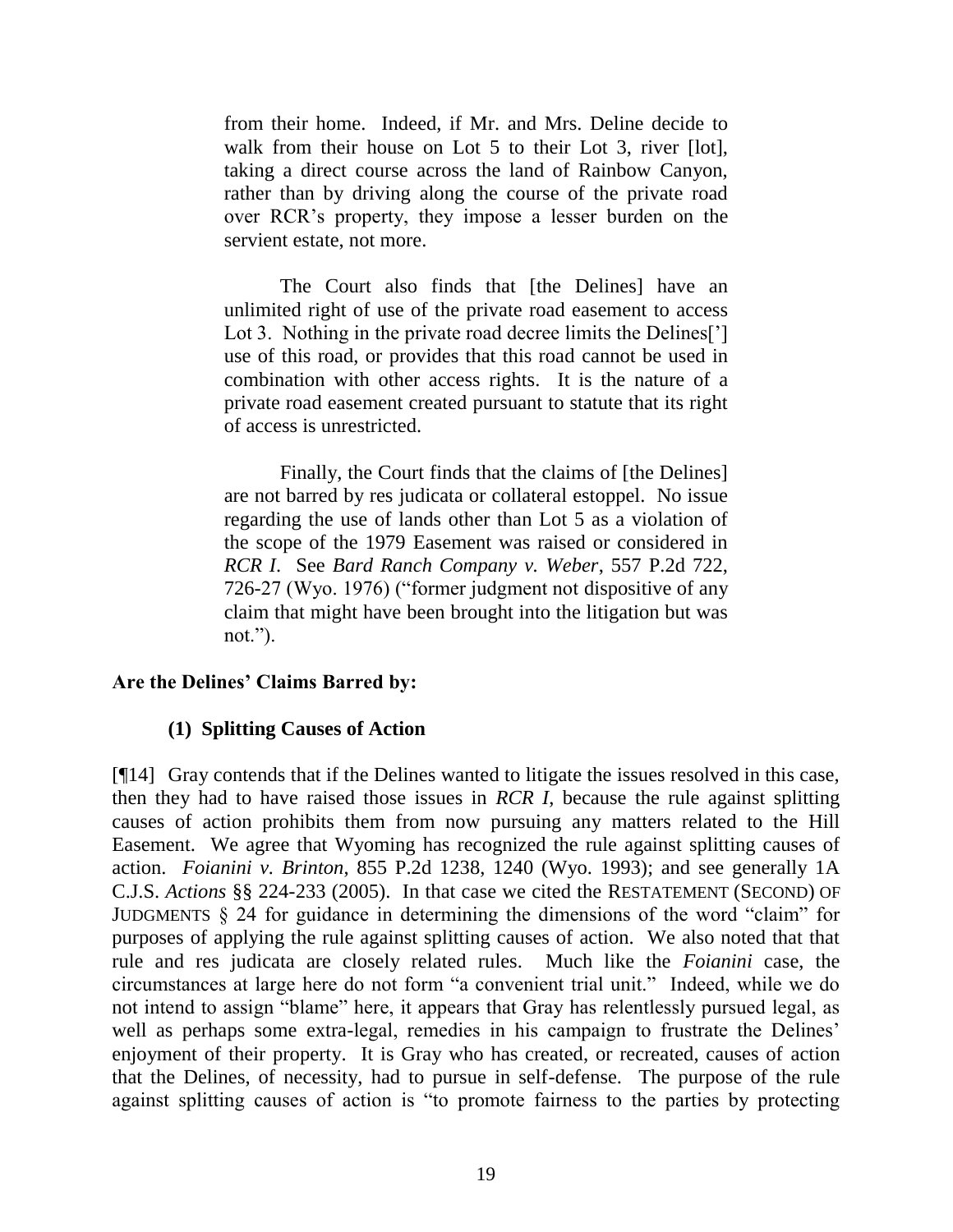defendants against fragmented, harassing, vexatious, and costly litigation, and the possibility of conflicting outcomes." 1A C.J.S. *Actions* § 226 (2005). While Gray is nominally the "defendant" in this litigation (as he has been in the past as well), it is Gray's conduct/misconduct that has necessitated all of the legal proceedings concerning the Fishing Club. Although Gray did not develop this issue in much detail or with much clarity, it is evident from the record that the Delines' lawsuit was prompted by harassment from Gray and that the outcome of this case is wholly consistent with *RCR I*. The Delines' action was not barred by the rule against splitting causes of action.

# **(2) Judicial Estoppel**

[¶15] Judicial estoppel is applied to foreclose a party from maintaining inconsistent positions in judicial proceedings. The doctrine is applied sparingly and not in a highly technical manner that prevents litigation on the merits. *Beaulieu v. Florquist*, 2004 WY 31, ¶ 16, 86 P.3d 863, 869 (Wyo. 2004). We have also held that judicial estoppel

> is sometimes referred to as a doctrine which estops a party to play fast and loose with the courts or to trifle with judicial proceedings. It is an expression of the maxim that one cannot blow hot and cold in the same breath. A party will just not be allowed to maintain inconsistent positions in judicial proceedings....

*Allen v. Allen*, 550 P.2d 1137, 1142 (Wyo.1976). Judicial estoppel requires that "where a man is successful in the position taken in the first proceeding, then that position rises to the dignity of conclusiveness." *Erhart v. Flint Engineering & Const.*, 939 P.2d 718, 724 (Wyo.1997) (citing *Hatten Realty Co. v. Baylies*, 42 Wyo. 69, 290 P. 561, 566 (1930)). There is no indication in the record or briefs that Berg was ever successful in the position at issue; but since the judicial estoppel argument is not supported by cogent argument or pertinent authority, we will not consider it. See *May v. May*, 945 P.2d 1189, 1191 (Wyo.1997)

*Cross v. Berg Lumber Co.*, 7 P.3d 922, 930-31 (Wyo. 2000).

[¶16] Gray's claim of judicial estoppel is based upon his contention that the Delines should be estopped from claiming that the 1979 easement benefits Rainbow Canyon, Inc., lands because they did not seek to have Rainbow Canyon, Inc., added as a party to the private road litigation. The present litigation does not, however, seek to adjudicate the right of Rainbow Canyon, Inc., or any of its owners to use the 1979 easement. Rather, this litigation concerns the Delines' use of the 1979 easement as access to the former Hill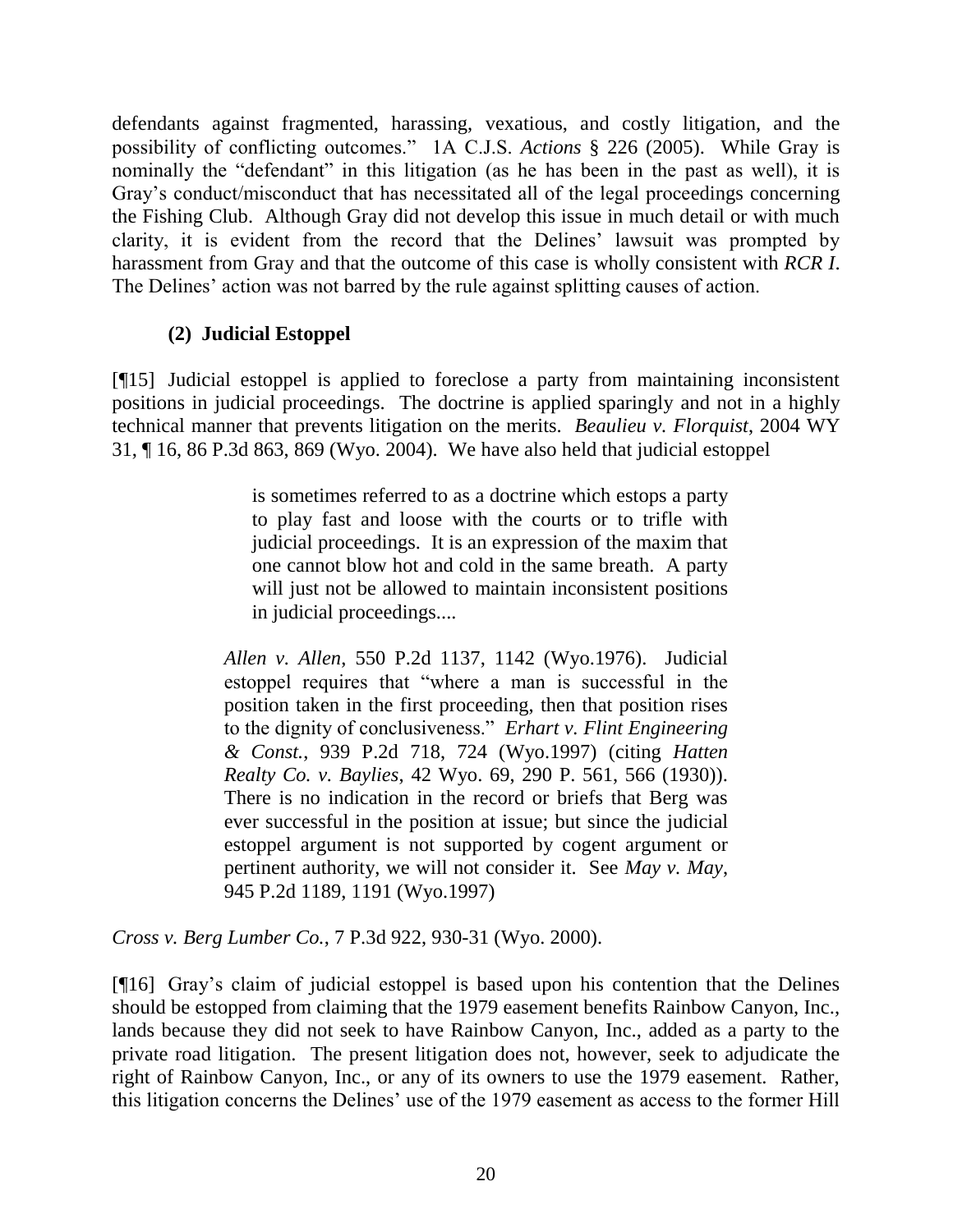property and, in turn, the appurtenant right to then enjoy the use of Rainbow Canyon lands. We conclude that judicial estoppel does not apply to the circumstances presented here. See *Wilson v. Lucerne Canal and Power Co.*, 2007 WY 10, ¶¶ 27-28, 150 P.3d 653, 663-64 (Wyo. 2007).

# **(3) Collateral Estoppel**

[¶17] Collateral estoppel bars re-litigation of previously litigated issues (as contrasted with "claims"), as well as issues which could have been but which were not raised in the prior litigation. *Pokorny v. Salas*, 2003 WY 159, ¶¶ 12-20, 81 P.3d 171, 175-77 (Wyo. 2003). These factors are used in the analysis of collateral estoppel: (1) Whether the issue decided in the prior adjudication was identical with the issue presented in the present action; (2) whether the prior adjudication resulted in a judgment on the merits; (3) whether the party against whom the collateral estoppel is asserted was a party or in privity with a party to the prior adjudication; and (4) whether the party against whom collateral estoppel is asserted had a full and fair opportunity to litigate the issue in the prior proceeding. *RCR I* dealt only with the location and not its scope and hence collateral estoppel did not bar the Delines from pursuing this litigation. Moreover, it was Gray's conduct in attempting to unilaterally limit the Delines' use of the easement and otherwise interfere with their property rights that necessitated this litigation. See *Wilson*, ¶¶ 21-25, 150 P.3d at 662-63.

[¶18] The only one of those four factors that is met here is that the parties are the same. The issues are not identical, there was a determination on the merits but both the issues and the claims are entirely different here, and the Delines did not have an opportunity to litigate the issues now before us because they had not yet come to light. The Delines' action was not barred by the principles that constitute collateral estoppel.

# **(4) Res Judicata**

[¶19] Res judicata bars the re-litigation of previously litigated claims or causes of action, as well as claims that could or should have been raised in the prior litigation. *Pokorny*, ¶¶ 12-20, 81 P.3d at 175-77. These factors are applied to the analysis of res judicata: (1) Identity in parties; (2) identity in subject matter; (3) the issues are the same and relate to the subject matter; and (4) the capacities of the persons are identical in reference to both the subject matter and the issues between them. Our resolution of the collateral estoppel contentions applies equally to res judicata. Res judicata did not bar this litigation, which was prompted almost exclusively by Gray's improper interference with the Delines' property rights. See *Wilson*, ¶¶ 21-25, 150 P.3d at 662-63.

# **Erroneous Application of** *Lozier v. Blattland*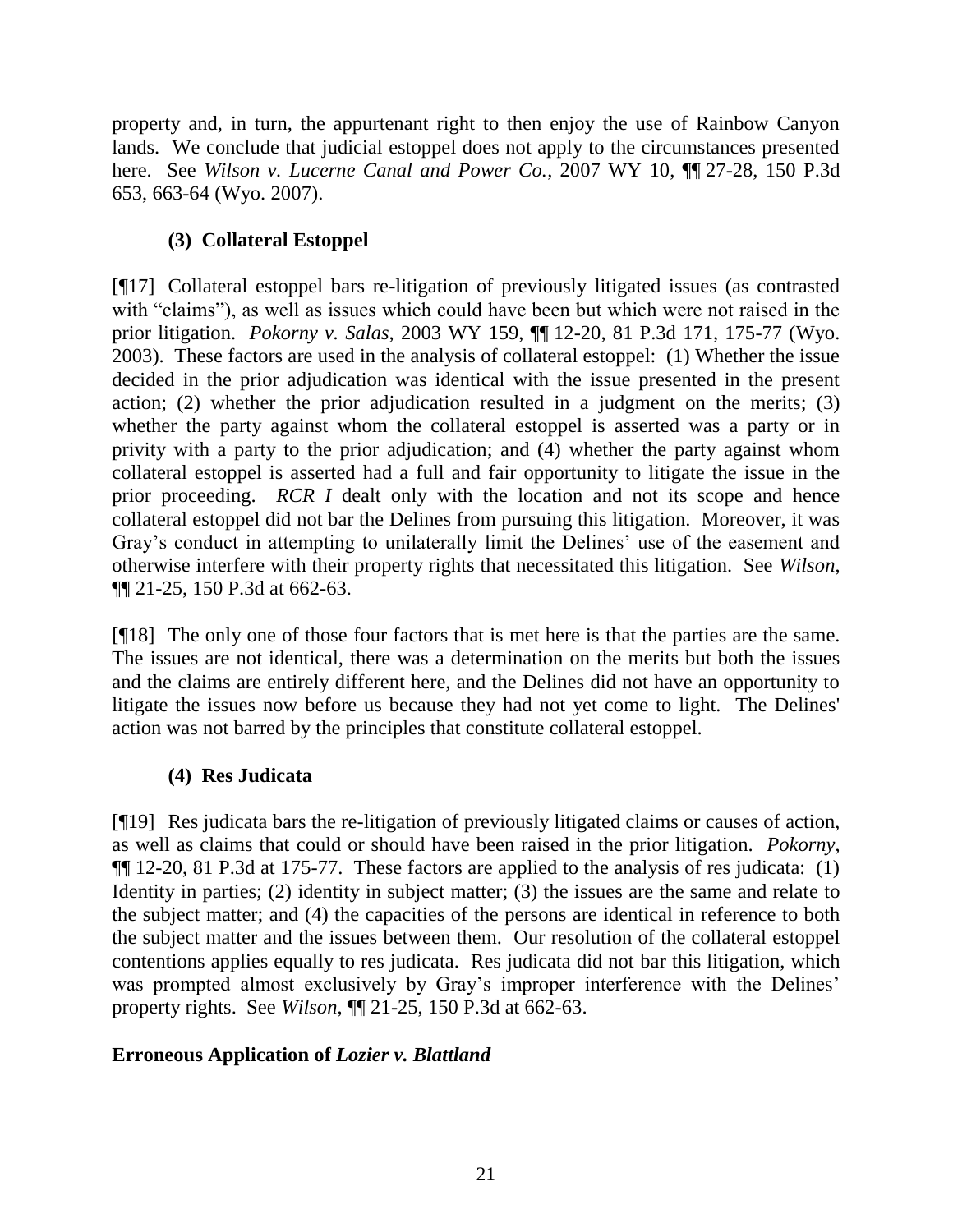[¶20] Gray contends that the interpretation the district court placed on *Lozier v. Blattland*, 2004 WY 132, 100 P.3d 380 (Wyo. 2004) changes the law dramatically because its "implicit" holding "requires a new evidentiary hearing in all cases to determine the intention of the parties, even where the matter has been previously and fully litigated.<sup>[1]</sup> Continuing, Gray postulates that "[s]uch a construction will substantially chill the free transferability of any real property which is a subservient estate to any easement since the scope and burden of that easement would be subject to re-interpretation and re-evaluation at any time a dominant estate holder requested."

[¶21] We need not set out our holding in *Lozier* here. It suffices to note that Gray grossly exaggerates the doom that the district court's application of that case, in these circumstances, spells for owners of servient estates. To allay any lingering concerns, we do not view the district court's decision in this case as altering/expanding/contracting the essence of our holding in *Lozier* in any way.

# **Unilateral Expansion of Size of Dominant Estate**

[¶22] Gray also contends that the district court's order amounts to allowing the Delines to unilaterally expand the size of the dominant estate. We assume the word "size" is emphasized because Gray made no claim that the "burden" on the easement had been expanded and the facts establish that the Delines used the easement at issue only a few times a year. The Delines do not live on the Fishing Club property (either at the Hill House or their riverside property). Rather, they visit it for purposes of recreation (mostly fishing) a few times a year. However, Gray contends that when the Delines do visit their properties, the easement only allows them to go to the lot on which the Hill House is located. The expansion that Gray is concerned about is that the Delines have "persisted" in departing the lot on which the Hill House is located and going onto the lands of the Fishing Club. They also go to and from the Hill lot across a driveway to their house and that driveway is, at least in part, on Fishing Club land and not the Hill lot. In addition, the Delines go onto another bit of land that the Fishing Club allows them to use near the Hill House for a septic field. They also drive on the easement to get to the private road and then make a right turn to go down to the river on the private road, or a left turn to leave the area by way of the county road. Finally, they occasionally access their one-half acre riverside lot by going across the Fishing Club lands on informal roads that the Fishing Club members have created.

[¶23] We conclude that the district court did not err in taking evidence about the circumstances which surrounded the creation of the easement and that none of its findings of fact is clearly erroneous. Indeed, the district court took a very sensible and rational approach to resolving this festering conflict by applying a process which very closely resembled the process, as described by Powell in his treatise on Property: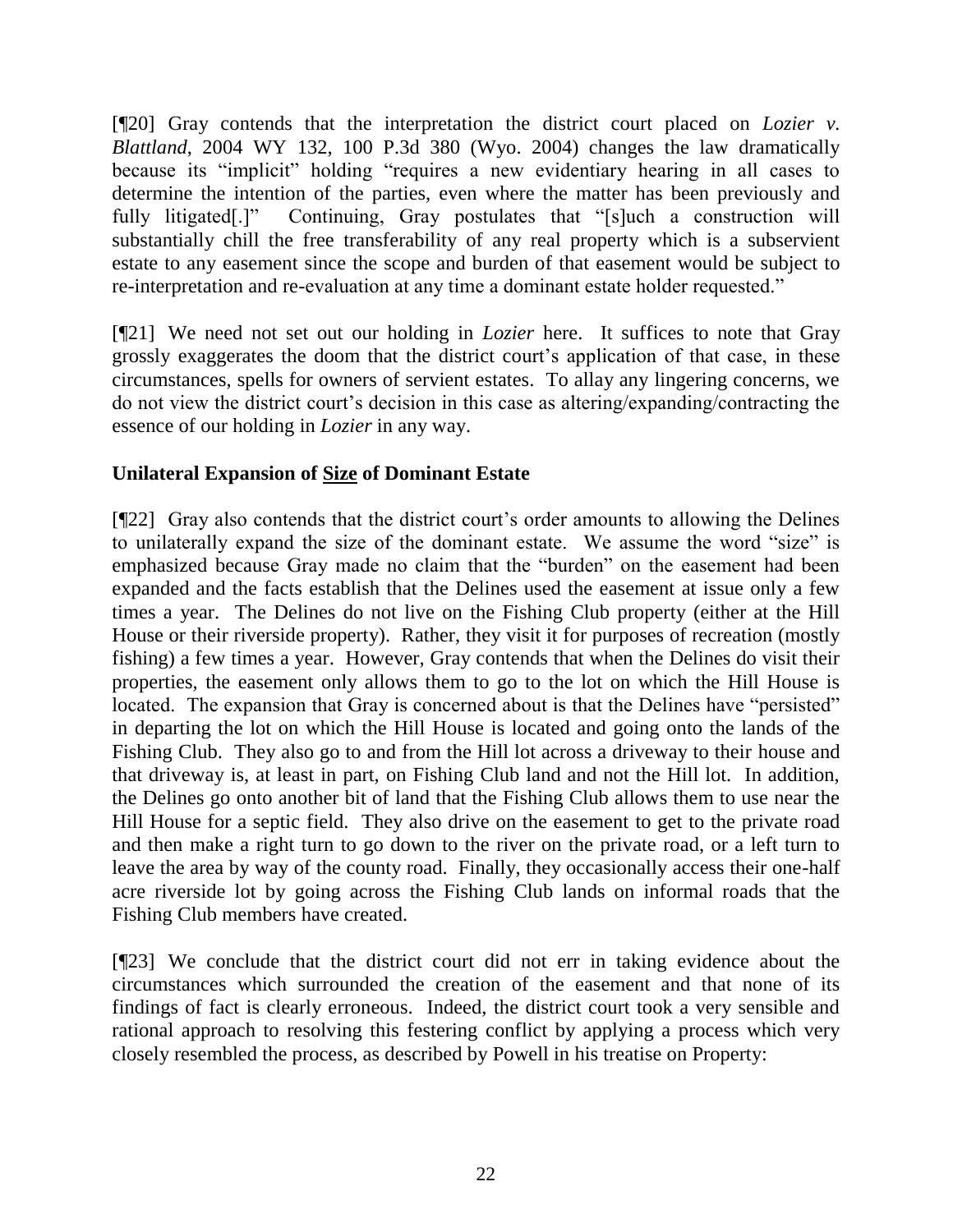### **§ 34.12 Determining extent of Easements Created by Written Instrument**

The "extent" of an easement includes not only its duration but also its constituent ingredients while it lasts. The constituent ingredients frequently include not only a primary right, such as a right to a way across the servient tenement, but also supplementary or secondary rights that serve to effectuate the primary right, such as the privilege of entering on a servient tenement for needed acts of repair or maintenance of the way. The resulting aggregation of privileges held by a dominant owner takes its basic framework from the kind of easement in question, differing greatly, for example, in an easement of way, an easement for irrigation, and an easement in a party wall. The most significant factor concerning the extent of an easement is the manner in which the easement is created. Most easements have as an ingredient in their creation a written instrument containing language that helps in determining the easement's extent. Others do not have this factor and their extent must be inferred wholly from the circumstances surrounding their creation.

The most common situation within the scope of this section is the case in which a deed of conveyance purports to create a specific easement….

This ingredient brings into the picture all of the established techniques for the construction of written instruments (*see* § 24.03 *above*). Thus, with respect to the scope of the easement created, courts stress the primary control exercised by the language of the creating conveyance. They recognize also the imperfections of language, especially as it is found in the instruments of conveyancers, and utilize for the resolution of ambiguities the circumstances of the instrument's formulation. Sometimes, these circumstances are utilized still more generously for the manufacture of an intent attributed to the conveyer. With respect to the scope of easements, five types of circumstances are frequently important, namely:

(1) whether the easement was created by grant or by reservation;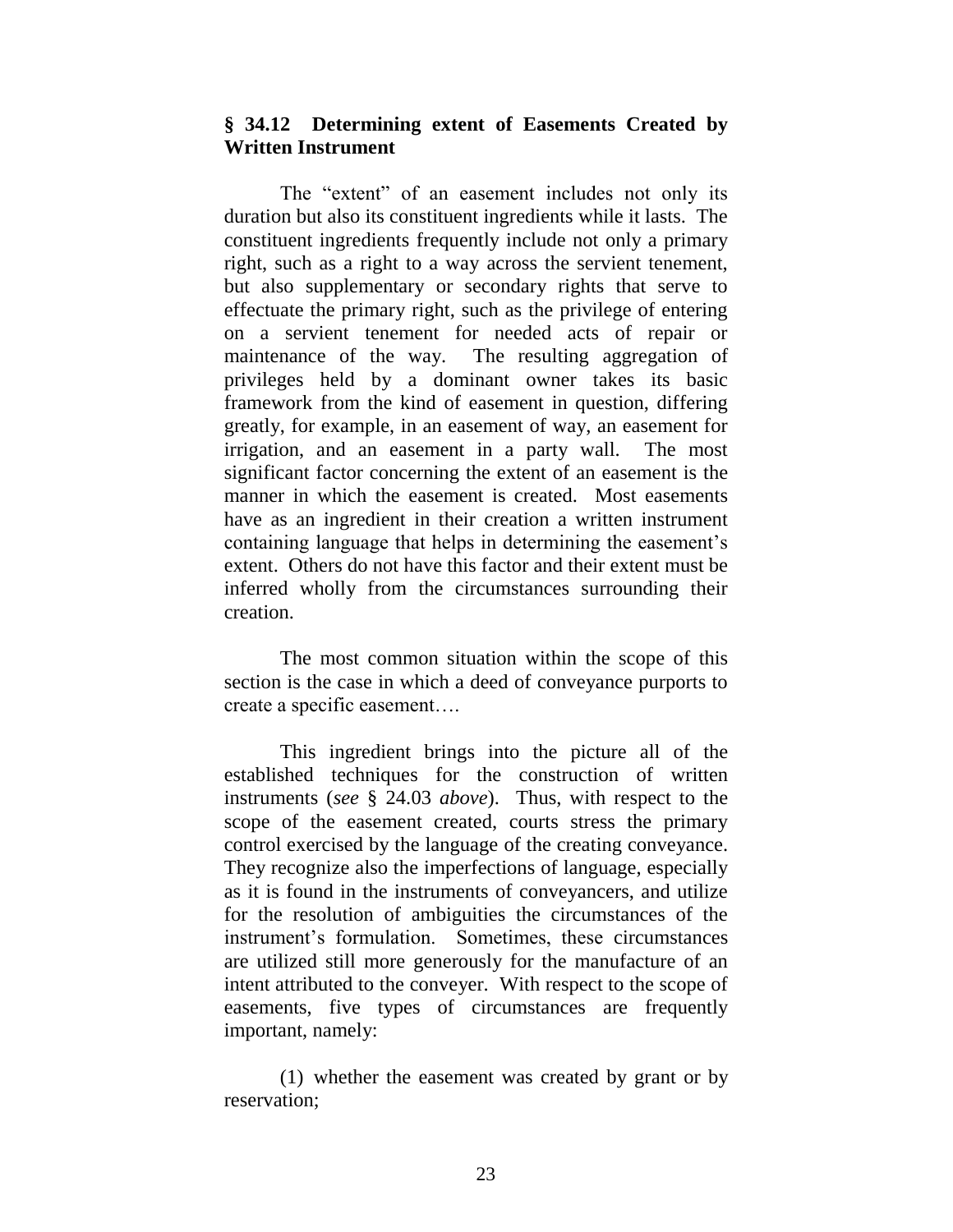(2) whether the conveyance was, or was not, gratuitous;

(3) the use of the servient tenement prior to the conveyance;

(4) the parties' practical construction of the easement's scope; and

(5) the purpose for which the easement was acquired.

There is considerable strength in the constructional preference for resolving ambiguities of a conveyance in favor of the conveyee. This tends to cause ambiguities as to the extent of an easement to be resolved in favor of the conveyee owner of the dominant tenement, but against conveyors who have reserved easements in their own favor. When the conveyance is gratuitous, the effort to give effect to the words as they were understood by the conveyee diminishes, and, within the limits set by the rules of evidence, the court seeks to ascertain the subjective intent of the conveyor.

When the conveyance affects only a part of the conveyor's land and, prior to the conveyance, there has been a quasi-easement as between parts of the conveyor's land (*see* § 34.08 *above*). This prior use of the quasi-servient parcel can help in determining the scope of an easement incompletely described in the conveyance.

When a conveyance is unclear as to the scope of the intended easement, the subsequent behavior of the parties can constitute a practical construction furnishing the missing details.

Courts generally hold, where the scope of an easement is unclear, that the servient tenant in the first instance, and the dominant tenant secondarily, has the power to define the scope by reasonable action.

….

It is often said that the parties are to be presumed to have contemplated such a scope for the created easement as would reasonably serve the purposes of the grant. This provides a factor of elasticity, which has been most useful. Under this presumption, many courts have liberally read in